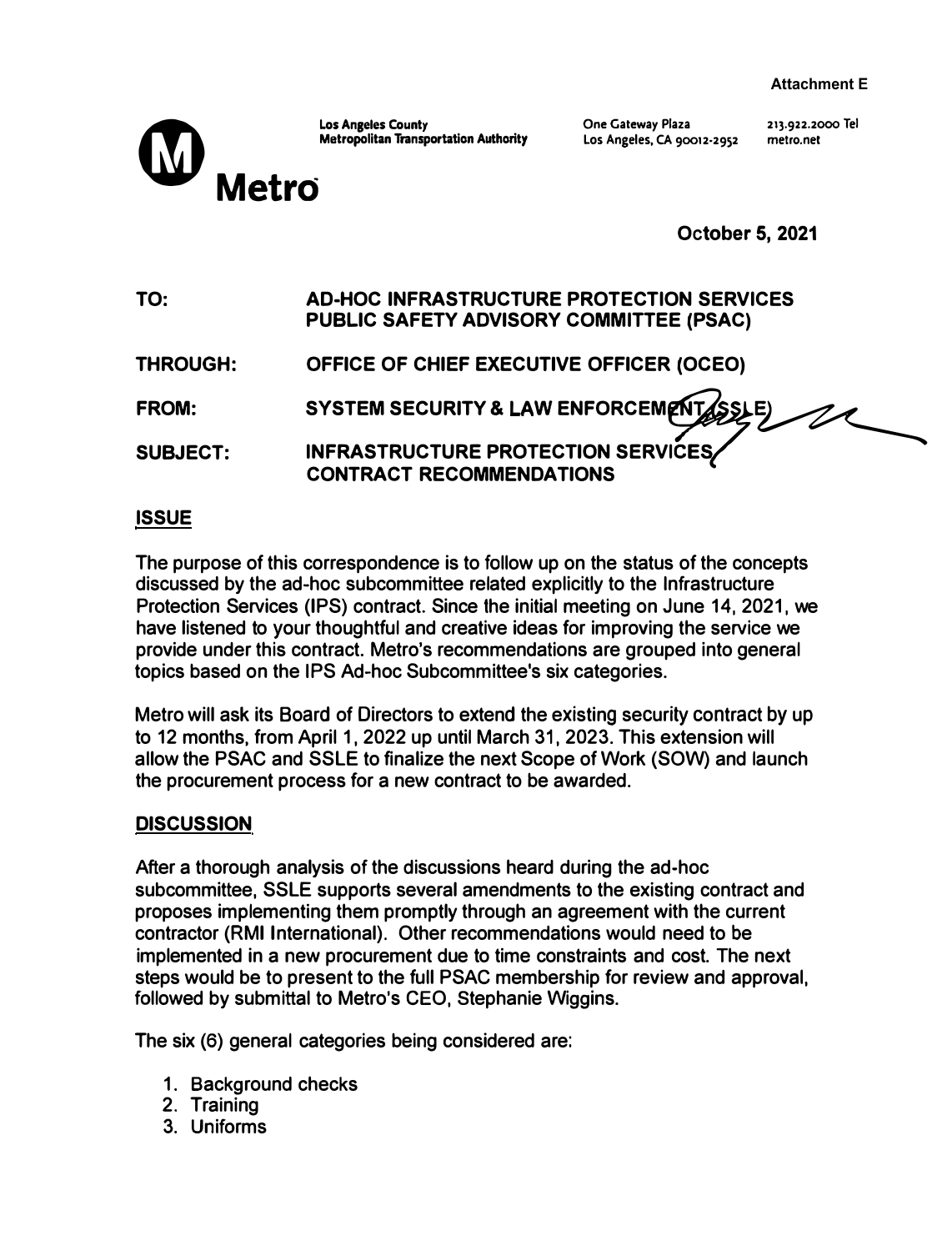- 4. Transparency
- 5. Accountability
- 6. Weapons/Firearms (pending)

# 1. Background Checks

**PSAC Ad-hoc Subcommittee Discussion: Security contractors shall be** required to exclude security guards that a law enforcement agency has previously terminated from working on the Metro contract.

**SSLE Response:** SSLE supports this recommendation and can implement it in the contract extension with modification to the current contract and the SOW for the new contract.

There is no increase in cost to implement this recommendation.

# This recommendation supports the draft PSAC values of Committing to **Openness and Transparency and Acknowledging Context**

PSAC Ad-hoc Subcommittee Discussion: Security contractors shall be required to provide satisfactory proof that employees have passed all stages of the background process, including completed applications, background checks, live scan, drug testing, psychological testing, guard card and firearm permits from the Bureau of Security and Investigative Services (BSIS). Refer to Attachment A for Metro Transit Security and contract security's hiring processes.

**SSLE Response: SSLE supports this recommendation in part. SSLE supports** adding a psychological testing component as a final phase for security officers working on the Metro contract. However, SSLE does not recommend an expanded background check which would include vetting an applicant with relatives and neighbors due to legal concerns raised by our contractor.

Armed security officers are licensed by the state, including a background (criminal history) check and required training. See Security Guard Registration -Bureau of Security and Investigative Services (ca.gov) and Firearms Permit FACT SHEET - Bureau of Security and Investigative Services (ca.gov). The responsibility of the quality and associated risks of the applicant lies with the contractor. RMI utilizes a vendor to conduct background checks for them.

RMI's Legal Counsel has advised the contractor that expanding the background check by interviewing relatives and neighbors is not recommended for private employers due to the potential legal implications of exposure to complaints and claims.

Based on a review of Metro's contract security officers' past performance, there were 31 use of force incidents during 22,936 calls for service from January 2018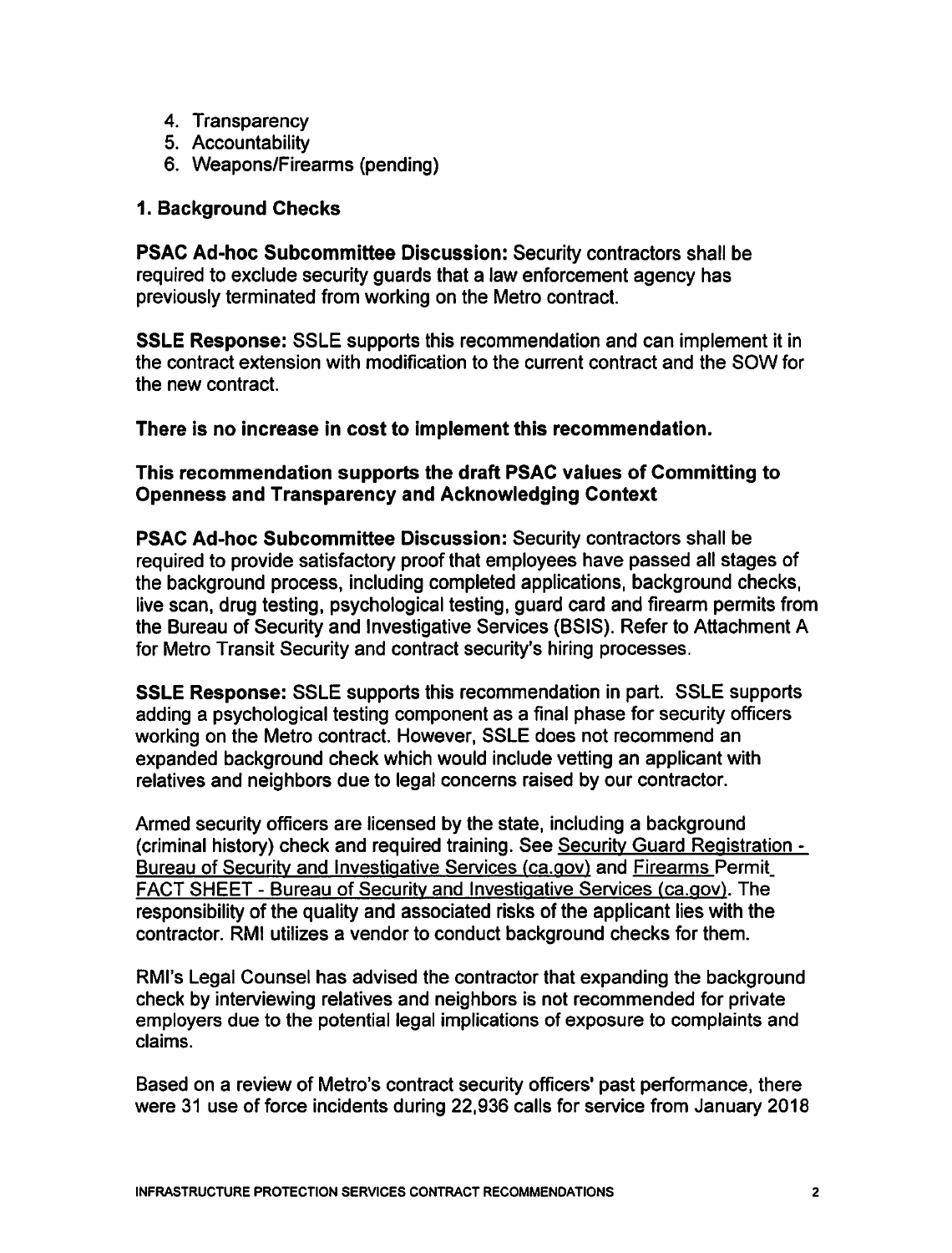through June 25, 2021. There were 67 complaints made from November 2018 until June 2021, and 15 of these had sustained misconduct allegations.

SSLE recommends that Applicants undergo and pass a standard psychological exam as an added safeguard to ensure sound judgment and decision making. The test would be performed in the final phase of the hiring process, limiting the number of psychological exams necessary. SSLE can implement this recommendation in the contract extension with modification to the current contract and the SOW for the new contract. Psychological testing will apply to any newly hired security officer assigned to the Metro contract.

There is an increase in cost to implement this recommendation: The approximate cost of performing the additional psychological testing as proposed by SSLE is \$500 per applicant.

# This recommendation supports the draft PSAC values of Committing to **Openness and Transparency and Acknowledging Context**

2. Training

PSAC Ad-hoc Subcommittee Discussion: Security contractors shall be required to ensure that all security officers working on Metro's contract have completed specific training classes. Security contractors shall be required to provide verified completion of the training from an approved source. The training classes are implicit bias, de-escalation, how to interact with those with disabilities, those in cognitive crisis, those who suffer from homelessness, customer service skills, constitutional policing, and racial profiling. Refer to Attachment C for a definition of each of the training categories.

**SSLE Response: This recommendation is supported in part by SSLE. From the** PSAC recommended training classes, SSLE believes the following four (4) classes are the most beneficial to Metro's contract security officers based on their SOW:

- Implicit Bias (4 hours)
- Response to Persons with Mental and Development Disabilities (4 hours)
- How to Interact with those Who Suffer from Homelessness (2 hours)
- Customer Service (2 hours)

The new training courses will supplement the existing training on use of force, firearms, and laws of arrest. This recommendation can be implemented in the contract extension with modification to the current contract and the SOW for the new contract. Report of completion of training for contract employees would be required for all security personnel assigned to the Metro contract with renewal every two years. SSLE considers this additional training beneficial to the contracted employees on the system. See Attachment B for further information on each training.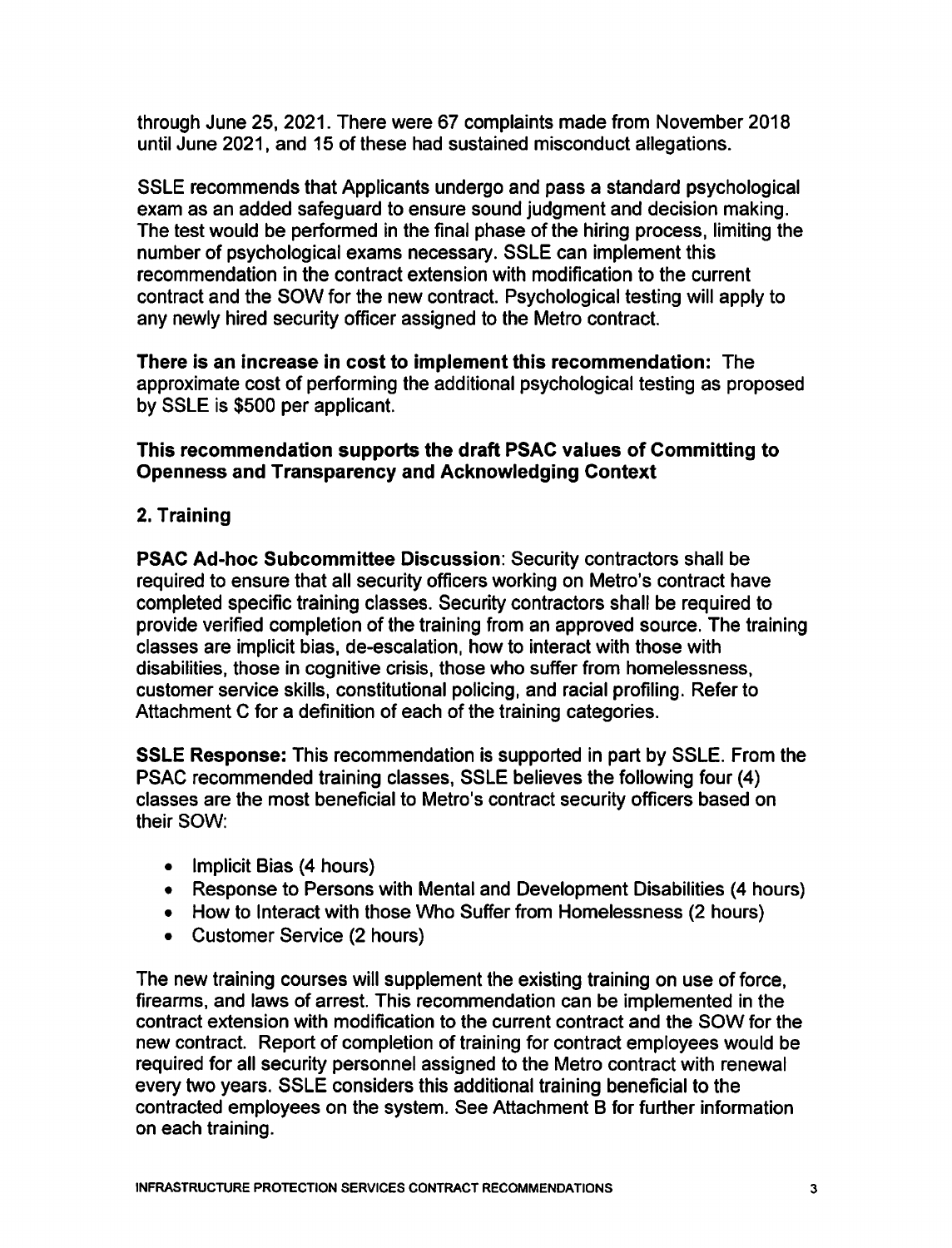There is an increase in cost to implement this recommendation: The approximate cost of offering all the training recommended by PSAC is \$600,000. The approximate cost of providing the four courses recommended by SSLE is \$120,000.

This recommendation supports the draft PSAC values of Implementing a **Community-Centered Approach, Emphasizing Compassion, and Recognizing Diversity.** 

# 3. Uniform

PSAC Ad-hoc Subcommittee Discussion: Security contractors shall be required to have uniforms consisting of a light grey polo shirt with an embroidered badge on the chest, wear a utility belt with a flashlight, and an outer safety vest with the Metro logo on the front and back. A name tag on the uniform shirt and the outer vest shall be considered.

**SSLE Response:** SSLE supports this recommendation and can implement it in the contract extension with modification to the contract and the SOW for the new contract.

There is an increase in cost to implement this recommendation: The approximate cost is \$100 per employee per year for a total annual cost of \$40,000.

This recommendation supports the draft PSAC values of Emphasizing **Compassion and Acknowledging Context.** 

### 4. Transparency

PSAC Ad-hoc Subcommittee Discussion: Security contractors shall be required to utilize Body Worn Video (BWV) cameras while working on the Metro system. Policies, procedures, and training shall be developed to address activation/deactivation, storage and viewing of the BWV cameras, retention/access to recorded footage, and needs to address privacy and surveillance concerns.

**SSLE Response:** SSLE supports this recommendation. However, after a riskbenefit analysis, SSLE recommends an alternative to BWV cameras. Security contractors have limited public contact and there is no evidence to suggest the need for this level of equipment. Instead, SSLE recommends working with the contractor to utilize an application similar to TrackTik, which allows instant incident reporting and video recording. This can be implemented in the contract extension with modification to the current contract and in the SOW for the new contract.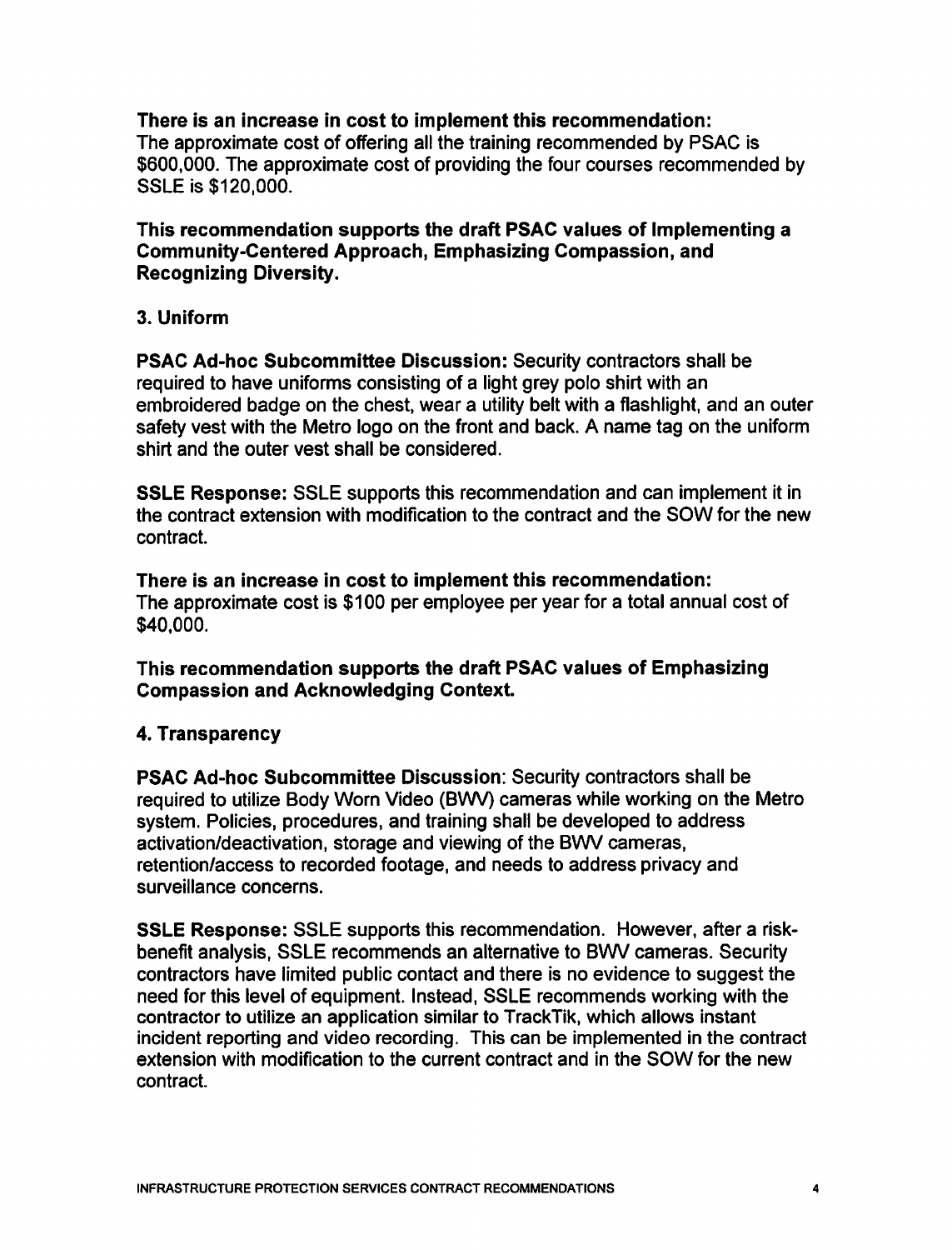Metro would prepare the relevant policies and procedures relating to the use of an instant video recording system.

# There is an increase in cost to implement this recommendation:

The approximate cost to implement BWV cameras as recommended by PSAC is estimated to be more than \$1 million annually.

The approximate cost to implement each mobile application license is estimated to be \$240 per year. Each post assignment/smartphone would need one license. Assuming there are 200 post assignments, the approximate cost would be \$48,000.

# This recommendation supports the draft PSAC value of Committing to **Openness and Transparency.**

# 5. Accountability

**PSAC Ad-hoc Subcommittee Discussion: Security contractors shall be** required to be consistent with the principles of Campaign Zero "Eight Can't Wait."

SSLE Response: SSLE supports this recommendation. It can be implemented in the contract extension with modification to the contract and the SOW for the new contract. One exception is when a vehicle is utilized to cause mass casualties to pedestrians in a crowd, shooting at the driver to stop the threat is justifiable by law. This exception is consistent with law enforcement partners and supported by SSLE.

There is no potential increase in cost to implement this recommendation.

# This recommendation supports the draft PSAC value of Acknowledging **Context and Committing to Openness and Transparency.**

**PSAC Ad-hoc Subcommittee Discussion: Security contractors shall be** required to have an early warning software system that flags multiple complaints and/or use of force incidents by individual security officers.

SSLE Response: SSLE supports this recommendation. It can be implemented in the contract extension with modification to the contract and the SOW for the new contract. The software is a risk management tool used by many police agencies and provides tracking of training, traffic accidents, commendations, awards, and equipment. Metro Transit Security is currently in the procurement process to obtain the software for internal use.

# There is an increase in cost to implement this recommendation:

The approximate cost for this software would be \$20,000-\$30,000 annually.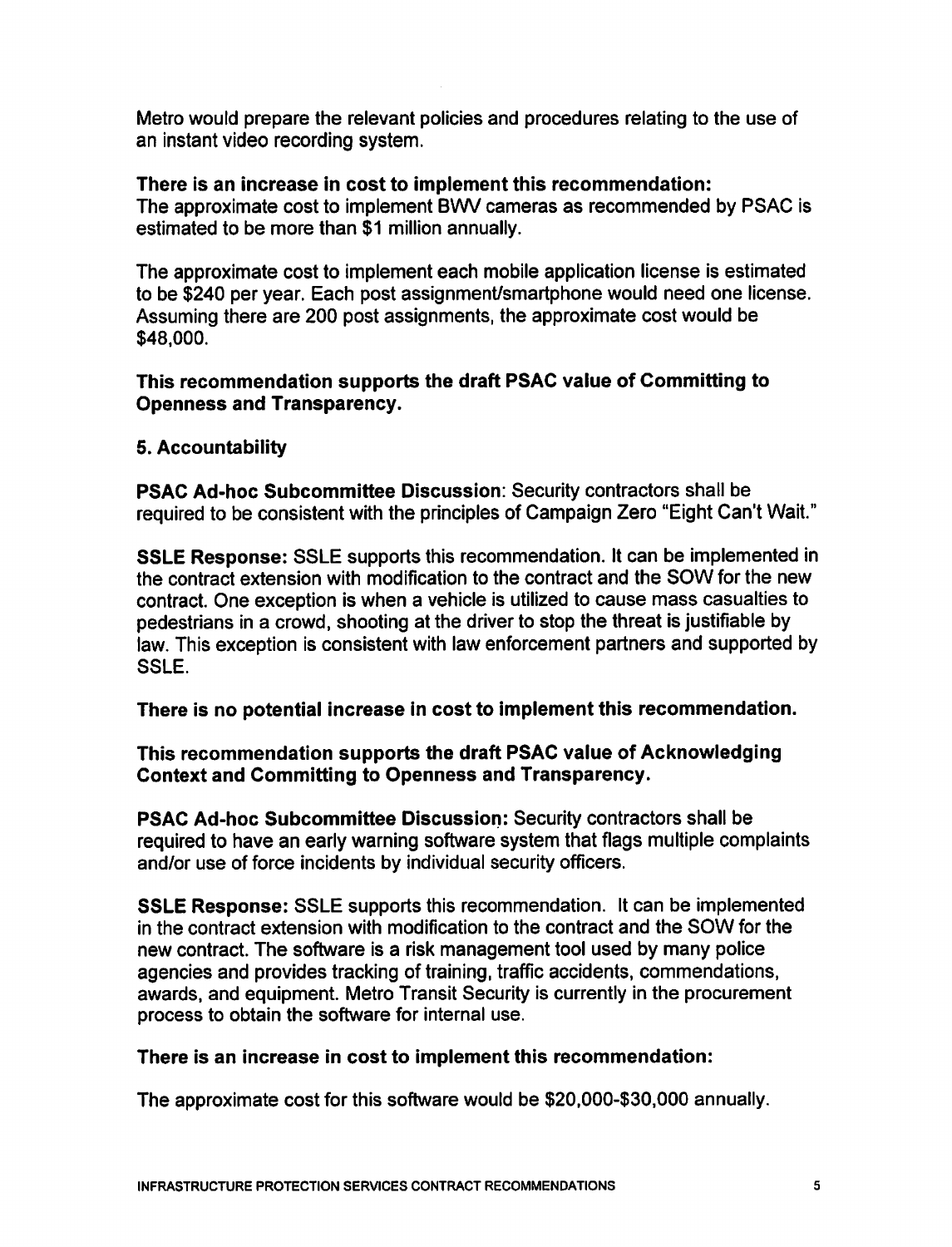This recommendation supports the draft PSAC values of Acknowledging **Context and Committing to Openness and Transparency.** 

# **NEXT STEPS**

Thank you for your continued commitment to reimagining public safety. We look forward to our continued collaboration to improve safety and security for all on the Metro system.

Attachment A - Hiring Processes **Attachment B - Training Descriptions** Attachment C - Response Matrix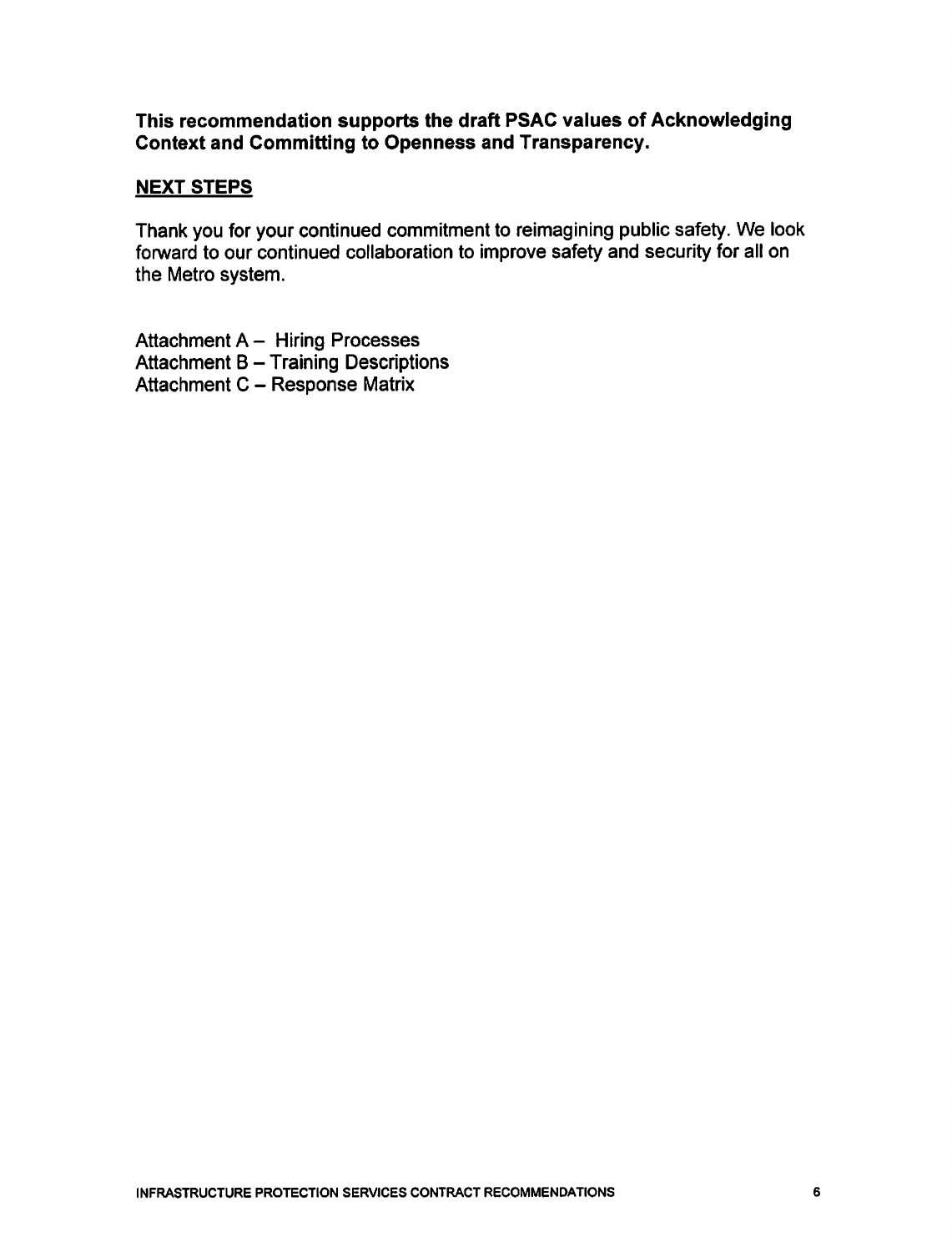

# Interoffice Memo

| Date           | August 25, 2021                                |  |  |  |
|----------------|------------------------------------------------|--|--|--|
| To             | Jose Ortiz<br><b>Transit Security Director</b> |  |  |  |
| From           | Lt. Cliff Ladage<br>Admin/Training Division    |  |  |  |
| <b>Subject</b> | MTS & RMI Hiring Processes                     |  |  |  |

Attached are the hiring process Metro Transit Security and Contract Security (RMI & subcontractors)

# **METRO TRANSIT SECURITY HIRING PROCESS FLOWCHART**



• **RECRUITMENT**

Metro advertises open Transit Security positions which include job description, minimum qualifications, recruitment process.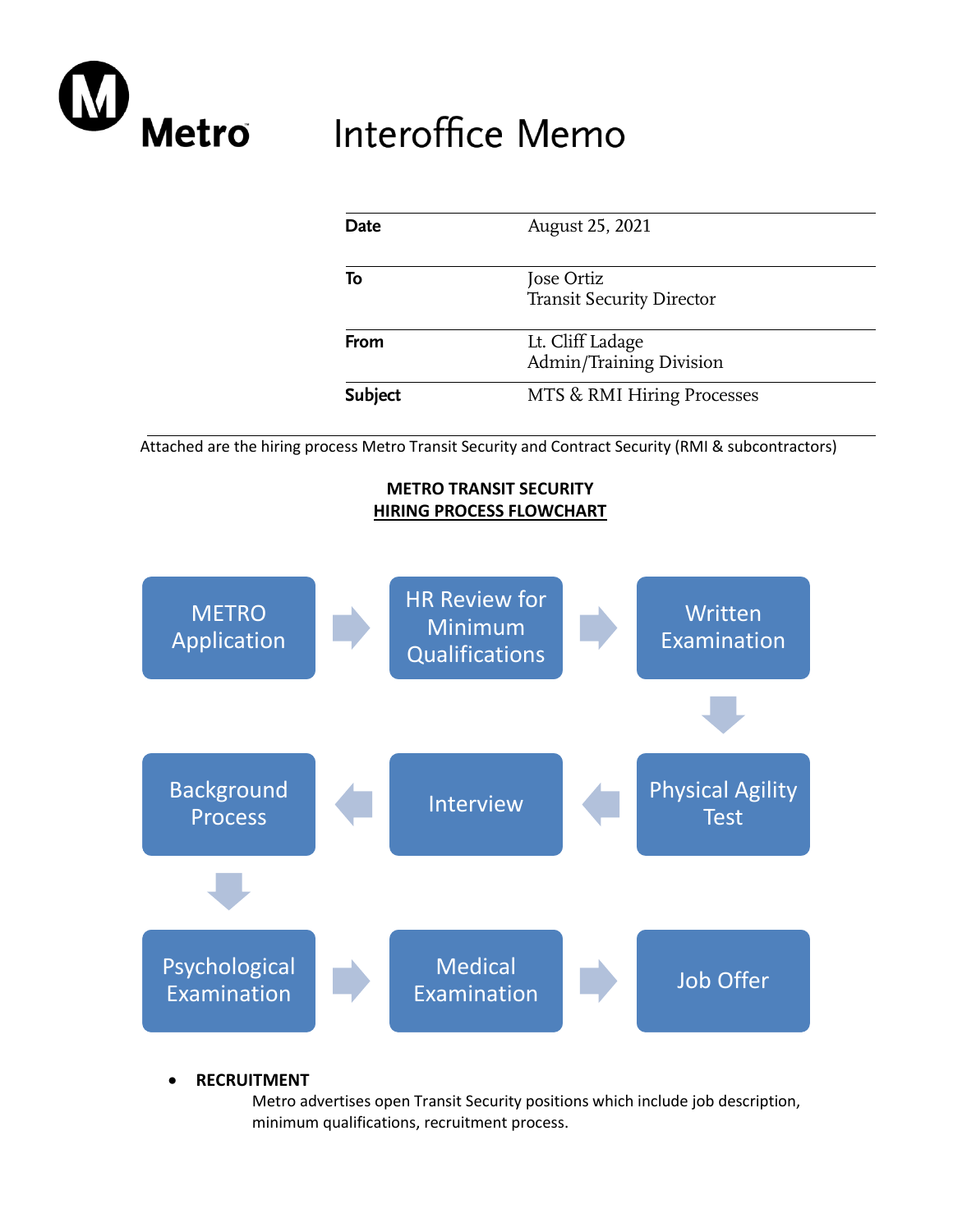#### • **HR Application Review**

HR Department analyst reviews submitted application to determine if minimum qualifications for the position are met. Once it is determined if minimum qualifications are met, applicants are invited to the written examination portion of the selection process.

#### • **Written Examination**

Applicants take a written examination which consists of spelling, grammar, sentence completion. Written test is a pass/fail. Applicant who receives a passing score shall be invited to participate in the Physical Agility Test.

#### • **Physical Agility Test**

Test includes 240-yard run and obstacle course. (pass/fail)

 $240$ -yard run male – Male – 60 seconds or less

Female – 90 seconds or less

■ Obstacle Course – 60 seconds or less

#### • **Interview**

Applicants who pass the Physical Agility Test shall be invited to participate in an oral interview panel consisting of department representative and HR representative. Questions include scenarios and critical thinking. Pass/Fail

#### • **Background Process**

Applicants who pass the interview process shall be invited to submit to the department background process which includes

- Live Scan fingerprint process (HR Dept)
- Personal history statement
	- o Copies of CDL, BSIS Certifications, Military Records, Birth Certificate, Driving Record
	- o Previous employers
	- o Relatives & references
	- o Once PHS is completed, background package is forwarded to Metro Transit Security contract background company for criminal checks, reference checks, neighbor checks and employment verification.
	- o Completed background check is returned to Transit Security and screened for any disqualifying discrepancies.
	- o Pass/Fail

#### • **Psychological Examination**

Applicants who pass the background portion of the selection process are sent to a Metro contracted physiological facility to complete a written and oral psychological evaluation to determine suitability for the position in Transit Security. Pass/Fail.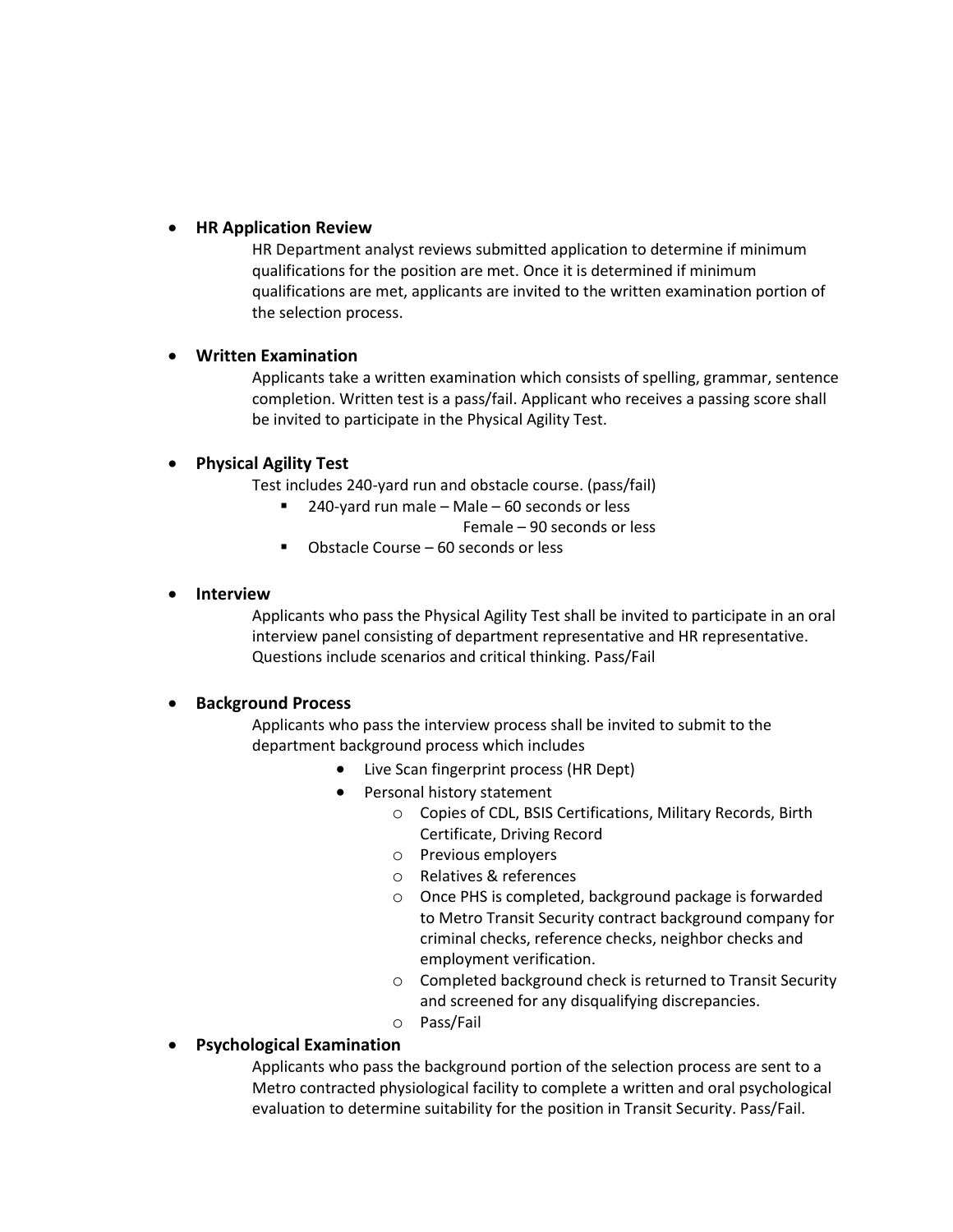#### • **Medical Examination**

Applicants who successfully pass the psychological portion of the selection process are scheduled for a medical examination to determine if the applicant meets the physical standards for the Transit Security position. Applicants also submit to a drug screening process which includes breath and urine screening.

#### • **Job Offer**

Applicants who are successful in the selection process shall be placed on the Qualified Candidate Pool for the position. HR shall notify department of QCP and department will contact HR to offer position to applicants on the QCP.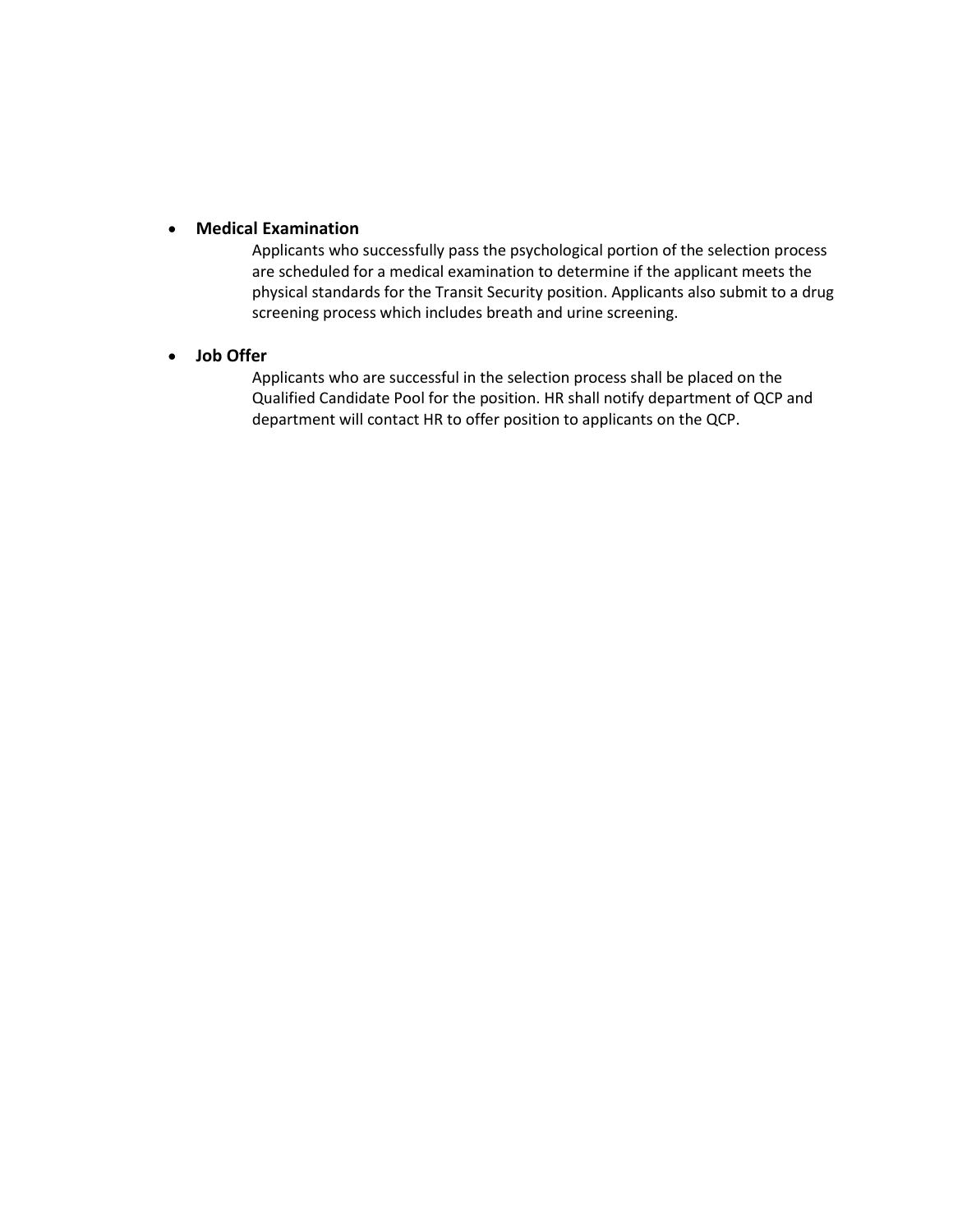#### **RMI CONTRACT SECURITY & SUBCONTRACTOR HIRING PROCESS**

**Employee Selection**: Upon acceptance and subsequent confirmation that a prospective or current client will utilize and retain our services, we begin a process of identifying the appropriate officers for every assignment. RMI has experience in the types of employees who will be successful. Our current successful operation at client sites indicates our level of competence and support from different corporate and public communities.

#### • **Recruitment/Outreach**

We know the Armed Security Officer profile that will work for all our clients. We expect to recruit from a multitude of resources we have used in the past to supply this type of Armed Security Officer. These methods of sources include advertising on multiple social media platforms, billboards, and on our security vehicles. We advertise on job sites such as, Glassdoor, Zip Recruiter, Indeed, CareerBuilder, Monster, Veteran, and security specific just to name a few. Our job opening announcements are also placed in local newspapers in addition to us working closely with security training schools and colleges/universities. We also participate in multiple job fairs and have implemented an Employee Referral Program in which employees receive a monetary amount for referring those we hire. All applicants can apply for RMI jobs in person and/or online.

#### • **Initial Phone Screen/Interview**

Our dedicated Recruiter/Hiring Managers screen all resumes/online applications to ensure that applicants meet all requirements of the Armed Security Officer position in which they are applying for. Such requirements are consistent with those mentioned in the LA Metro Armed Security Services contract. Standards defined in our contract are minimum entry-level requirements for all Officers and are factored into the hiring decision. Once an applicant has been checked and cleared, our Recruiter contacts them and conducts an initial phone screening. If the applicant clears, they are invited to an in-person interview with the Hiring Manager.

#### • **In-Person Interview**

In this interview, our Hiring Managers attempt to devise the best potential match between a candidate's personality, qualifications, and the specifications of the job. Strong focus is placed on verbal, written skills and overall armed security experience. If the applicant clears, they are sent to a pre-employment drug screen and a criminal background request is submitted. Once the applicant clears both the drug screen and background process, they are invited to a new hire orientation.

#### • **Drug Screening**

RMI adheres to the Drug-Free Workplace Act of 1988, which requires the establishment of drug-free workplace policies and the reporting of certain drugrelated offenses to the United States Department of Transportation Federal Transit Authority. Every employee is required to pass a pre-employment drug screening and agree to provide random drug screen samples through a program administered under the guidelines like those of the Department of Transportation (DOT). Urine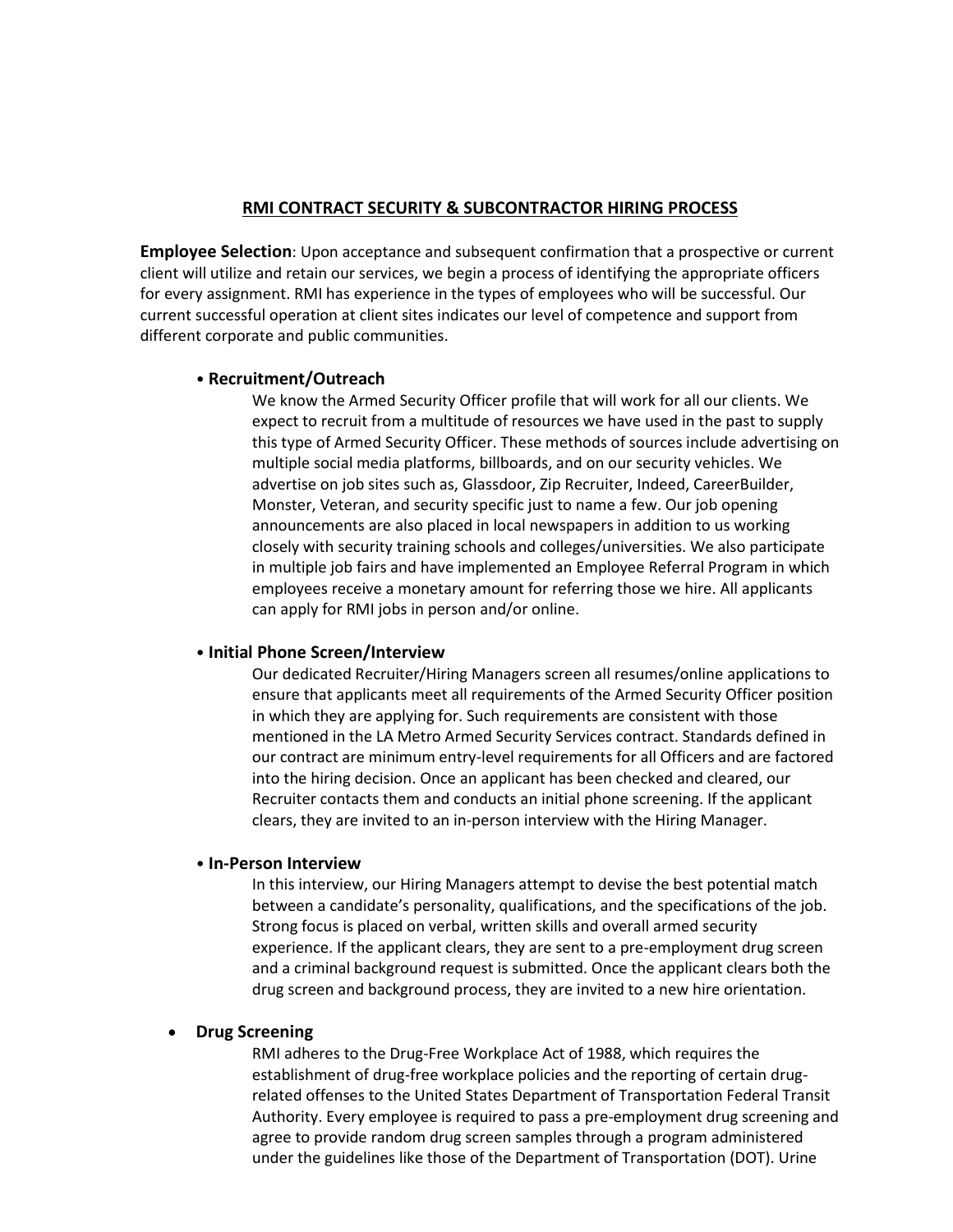samples are collected at designated clinics and are tested by certified laboratory personnel with results provided within 2 business days. Any candidate or employee testing positive for any controlled substance will NOT be allowed to enter or maintain a place of employment with RMI International.

#### • **Criminal History Background Checks**

For all state Armed Security Officer licensing and training standards, RMI follows the LA Metro Armed Security Services contract requirement to complete criminal history background checks. Applicant background information is taken from applicant application and forwarded to  $3<sup>rd</sup>$  party background contractor who conducts criminal records are checked at the national, state, and local level. No Live Scan fingerprint completed.

#### *\*Applicants for armed security guards are required to have a BSIS Exposed Firearm and Guard Card. BSIS require Live Scan fingerprints of applicants prior to issuing Exposed Firearms Permit\**

#### • **New Hire Orientation**

The new hire orientation consists of several training modules which includes tests of RMI's employee handbook and other company and LA Metro policies, procedures, and practices in which the applicant would be required to know.

#### • **Onboarding**

Once new hires successfully complete their orientation, they are issued uniforms and equipment in addition to completing new hire paperwork. At this time, conditional job offer letters are presented to new hires. Once the letters are signed, new hires officially hired with RMI International.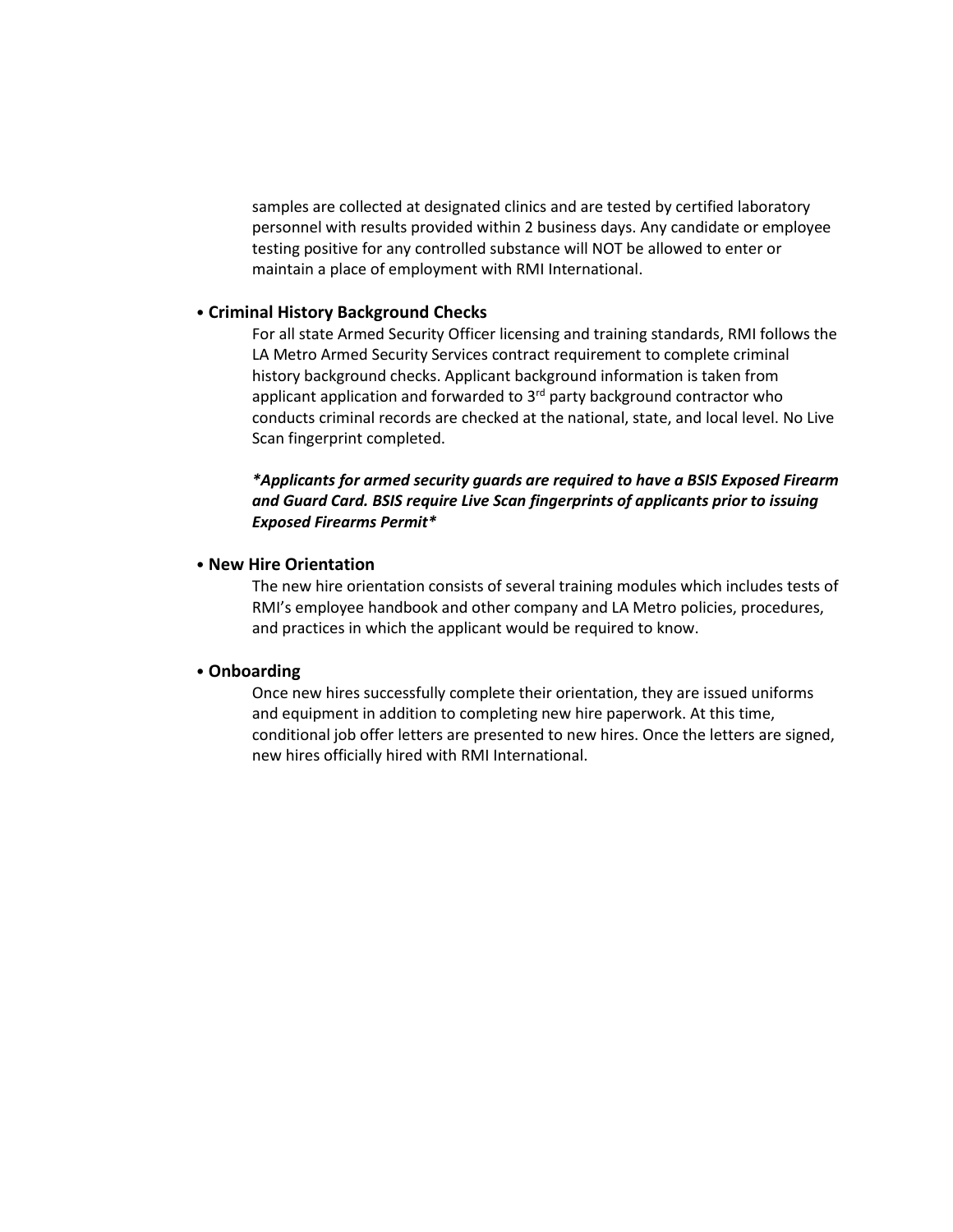# **Training Course Overview**

# **Implicit Bias**

### **Los Angeles County Training Center 4 & 8 hours**

This course was developed to satisfy the mandated training for PAM 1081, Racial Profiling Part II Refresher Training. The format is facilitated discussions and student-centered learning activities that allow attendees to safely understand their own biases with a scientific approach. The curriculum design avoids an accusatory tone and focuses on objective facts revealed directly to each student by their own in-class discovery. Students learn in a safe environment with exercises that reveal deep personal preferences (biases) on things that are not at all controversial. It is an easier way to see things we prefer based on how we were socialized. Ultimately, students identify how racial profiling occurs. They discuss the legal background and how racial profiling affects all aspects of community and law enforcement. Students leave with the knowledge and skills learned to recognize their own implicit biases and how to mitigate them to eradicate racially based policing practices.

#### **De-escalation**

#### **Handling Difficult People  4 Hours**

The course provides training skills in Communications, Conflict Management, Speaking Constructively, Valuing Diversity, Negotiating, and Verbal Diffusion.

#### **How to interact with those with disabilities 8 Hours**

#### **Response to Persons with Mental and Developmental Disabilities**

The curriculum is designed to provide law enforcement/security with an insight into recognizing different developmental and mental disabilities. It focuses on providing officers with valuable tools to safely managing critical incidents, as well as enhance positive interaction with persons who have these special needs.

#### **How to interact with those in cognitive crisis**

#### **Behavioral Observation Training 8 Hours**

Behavioral Observation Training is a scientifically based curriculum focused on characteristics of human behavior: what they are and how they are manifested, how to identify them.

Also, Cognitive Command (C2) training uses classroom learning paired with distance learning technology to increase officer and public safety, promote officer wellness, enhance procedural justice in police/security, citizen encounters, and improve the application of appropriate deescalation measures. Students who successfully complete C2 training will be able to: 1) Differentiate and explain human conscious and subconscious thought and action. 2) Articulate,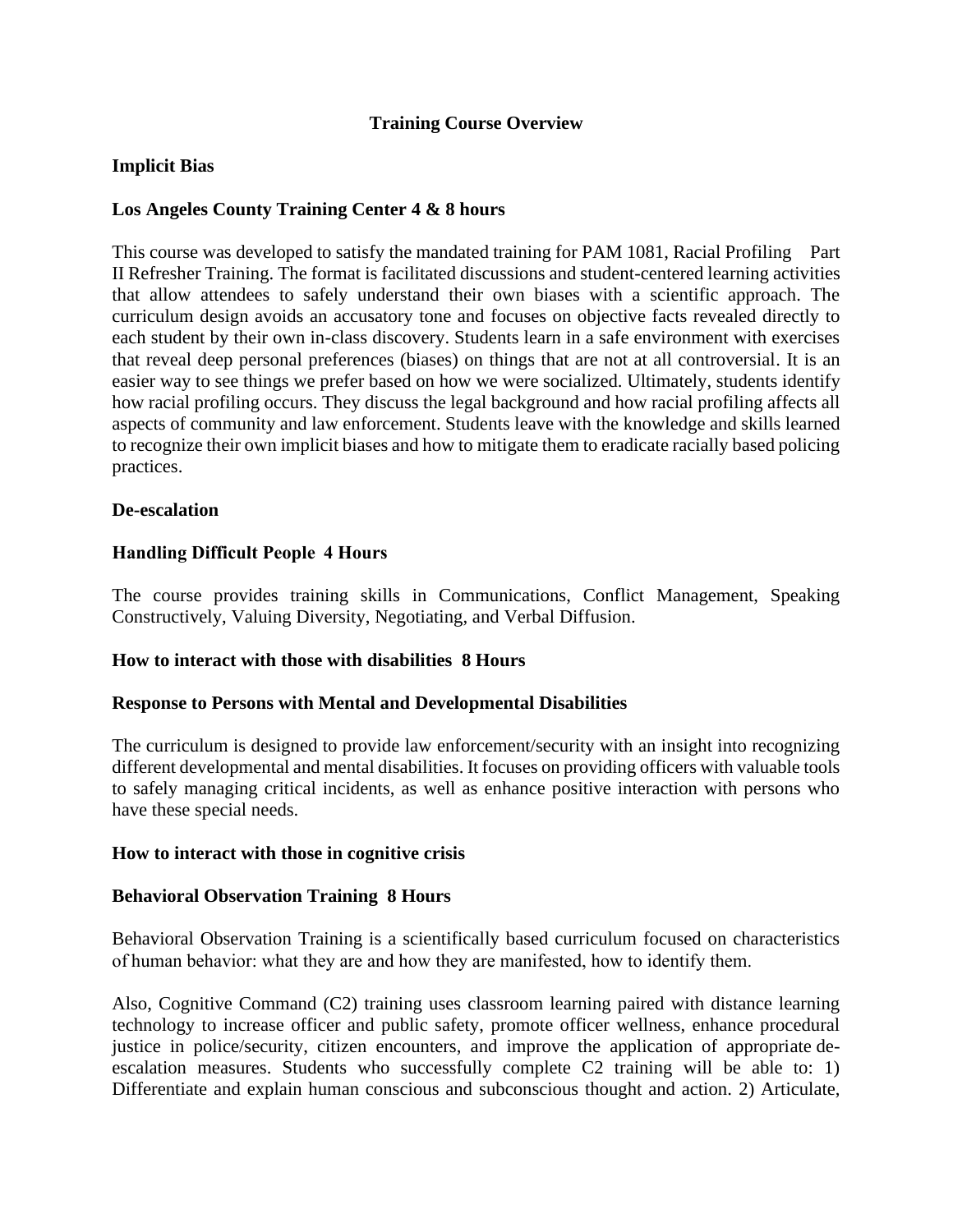with examples, how stress impacts thought, perceptions, and behaviors. 3) Model effective techniques of controlled breathing. 4) Demonstrate a method of tactical self-talk using code language. 5) Exhibit digital artifacts from the practical training exercises

### **How to interact with those who suffer from homelessness 2 Hours**

This course provides peace officers/Security with information on best practices for interacting with and assisting homeless civilians in their community by examining applicable laws regarding enforcement and regulation of our unhoused neighbors, including laws on trespassing, property rights, anti-camping ordinances, and encampments. This course will also examine how peace officers can interact with homeless civilians who could have mental health issues and the related services that can be used to help them.

#### **Customer service skills**

# **Public Relations (Community & Customer) 4 hours**

This course aids in recognizing Gender & Racial Harassment & Discrimination, respect, stereotyping, attitude, verbal skills / crisis intervention, introduction to diversity, substance abuse & mental Illness, ethics & professionalism, appearance, command presence, proper conduct.

# **Constitutional policing (Procedural Justice) for security guards 8 Hours**

The purpose of this course is to provide officers with the tools to respond safely and effectively to the community's needs by implementing the strategies of "Procedural Justice," "Implicit Bias," and "De-escalation" before, during, and after contacting members of the community they serve. This will increase officer safety, community support, and quality decision-making.

#### **Racial Profiling**

#### **Racial Profiling: Issues and Impact 5 hours**

This training provides students with an understanding of the conceptual and legal definitions of racial profiling. The course also supports law enforcement / security's continued effort to maintain a relationship of trust and respect with the communities they serve.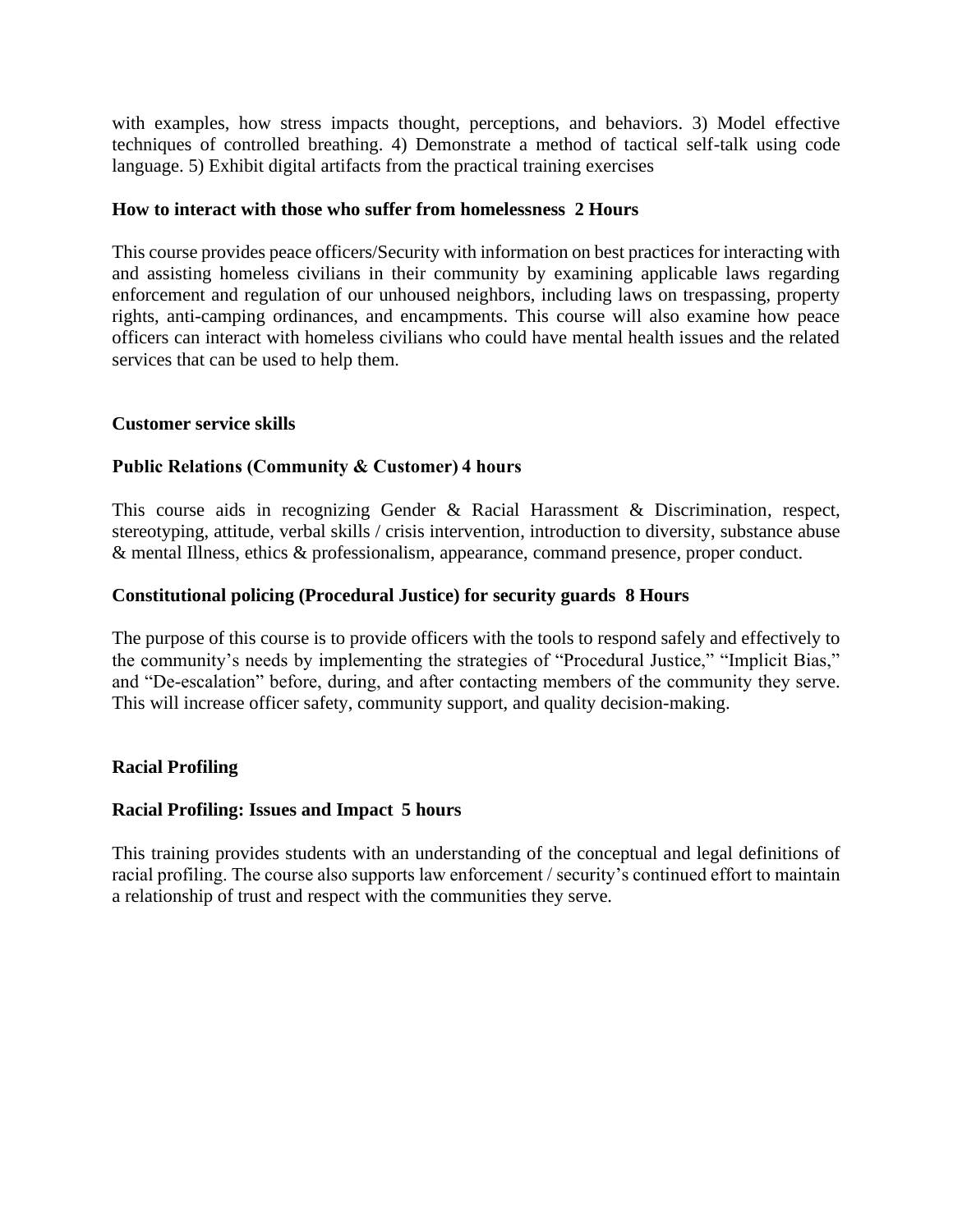|                | <b>PSAC IPS Ad-Hoc Subcommittee</b><br><b>Recommendations</b>                                                                                                                                                                                                                                        | <b>SSLE Response</b>                                                                             | <b>Current Contract</b><br><b>Extension</b> | <b>Future</b><br><b>Contract SOW</b> | <b>Preliminary Cost</b><br>Impact                                                                                                                                                                                                                                                |
|----------------|------------------------------------------------------------------------------------------------------------------------------------------------------------------------------------------------------------------------------------------------------------------------------------------------------|--------------------------------------------------------------------------------------------------|---------------------------------------------|--------------------------------------|----------------------------------------------------------------------------------------------------------------------------------------------------------------------------------------------------------------------------------------------------------------------------------|
| 1              | Security contractors shall be required to<br>exclude security guards that have been<br>previously terminated by a law enforcement<br>agency from working on the Metro contract.                                                                                                                      | This recommendation<br>is supported by<br>SSLE.                                                  | $\sf X$                                     | X                                    | No cost.                                                                                                                                                                                                                                                                         |
| $\overline{2}$ | Security contractors shall be required to<br>provide satisfactory proof that all security<br>contractors have passed all stages of the<br>background process.                                                                                                                                        | This recommendation<br>is supported in part by<br>SSLE.                                          |                                             | $\mathsf{X}$                         | Approximate cost of<br>performing the extensive<br>background checks being<br>described by the PSAC is<br>approximately \$1,550 per<br>applicant.<br>Approximate cost of<br>performing the additional<br>psychological testing as<br>proposed by SSLE is<br>\$500 per applicant. |
| 3              | Security contractors shall be required to<br>ensure that all security guards working on<br>Metro's contract have completed specific<br>training classes.                                                                                                                                             | This recommendation<br>is supported in part<br>by SSLE.                                          | $\overline{X}$                              | $\overline{X}$                       | Approximate cost of<br>offering all the trainings<br>recommended by PSAC<br>is \$600,000.<br>The approximate cost of<br>offering the four (4)<br>trainings recommended<br>by SSLE is \$120,000.                                                                                  |
| $\overline{4}$ | Security contractors shall be required to have<br>uniforms consisting of a light grey polo shirt<br>with an embroidered badge, wear a utility belt<br>with a flashlight, and an outer safety vest with<br>the Metro logo. A name tag on the uniform<br>shirt and the outer vest shall be considered. | This recommendation<br>is supported by<br>SSLE.                                                  | $\overline{X}$                              | $\overline{X}$                       | Approximate cost is \$100<br>per employee per year<br>for a total annual cost of<br>\$40,000.                                                                                                                                                                                    |
| 5              | Security contractors shall be required to utilize<br>Body Worn Video (BWV) cameras while<br>working on the Metro system.                                                                                                                                                                             | This recommendation<br>is supported by<br>SSLE, however,<br>recommends an<br>alternative such as | $\overline{\mathsf{x}}$                     | $\overline{X}$                       | Approximate cost to<br>implement BWV cameras<br>as recommended by<br>PSAC is estimated at                                                                                                                                                                                        |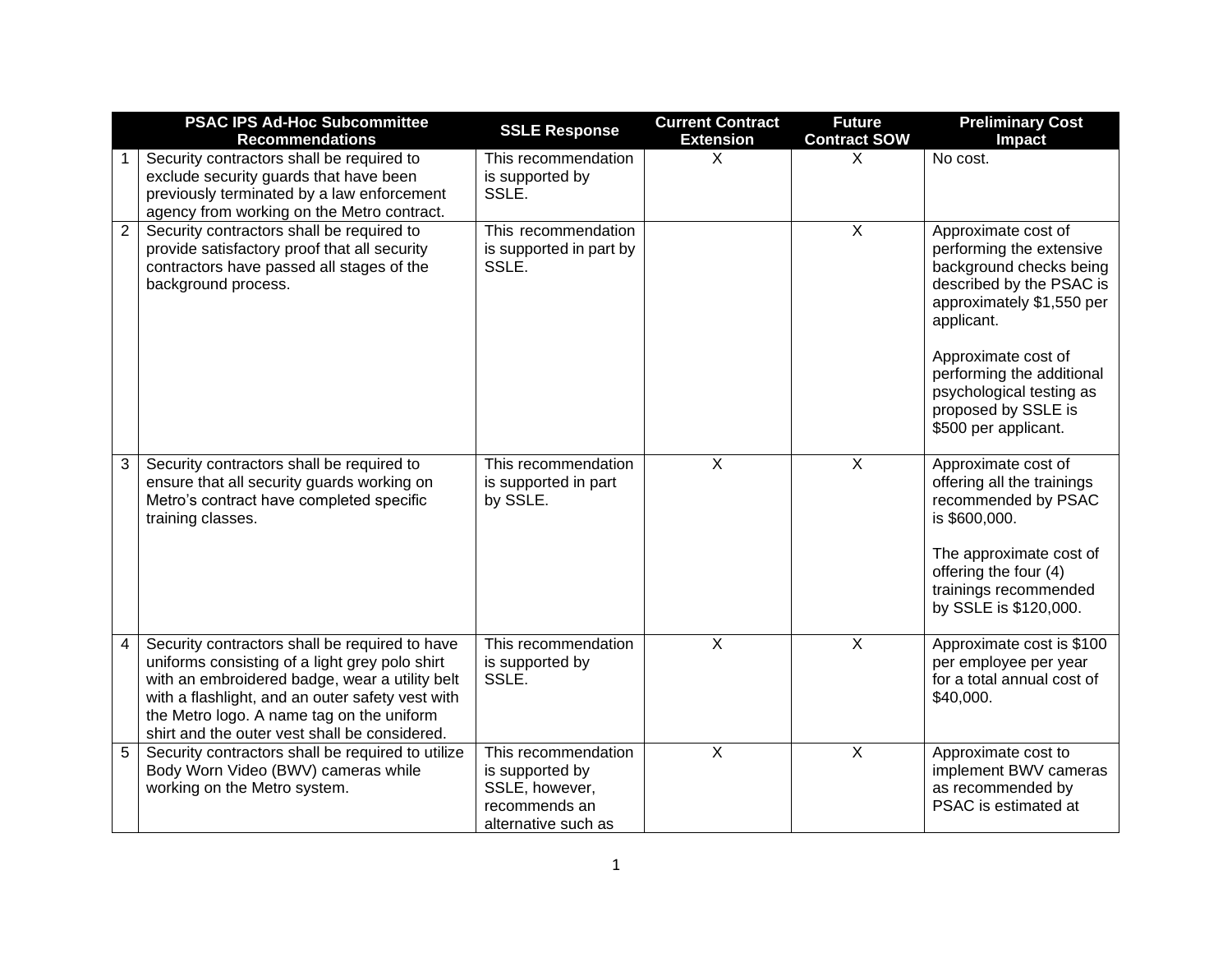| <b>PSAC IPS Ad-Hoc Subcommittee</b><br><b>Recommendations</b>                                                                                                                          | <b>SSLE Response</b>                            | <b>Current Contract</b><br><b>Extension</b> | <b>Future</b><br><b>Contract SOW</b> | <b>Preliminary Cost</b><br><b>Impact</b>                                                                                                                                                                                                                                   |
|----------------------------------------------------------------------------------------------------------------------------------------------------------------------------------------|-------------------------------------------------|---------------------------------------------|--------------------------------------|----------------------------------------------------------------------------------------------------------------------------------------------------------------------------------------------------------------------------------------------------------------------------|
|                                                                                                                                                                                        | an application similar<br>to TrackTik.          |                                             |                                      | more than \$1 million<br>annually.                                                                                                                                                                                                                                         |
|                                                                                                                                                                                        |                                                 |                                             |                                      | Approximate cost to<br>implement each mobile<br>application license is<br>estimated at \$240 per<br>year. One license would<br>be required per post<br>assignment/smartphone.<br>Assuming there are 200<br>post assignments, the<br>approximate cost would<br>be \$48,000. |
| 6<br>Security contractors shall be required to be<br>consistent with the principles of Campaign<br>Zero "Eight Can't Wait."                                                            | This recommendation<br>is supported by<br>SSLE. | X                                           | X                                    | No cost.                                                                                                                                                                                                                                                                   |
| Security contractors shall be required to have<br>an early warning software system that flags<br>multiple complaints and/or use of force<br>incidents by individual security officers. | This recommendation<br>is supported by<br>SSLE. | X                                           | X                                    | It is estimated the cost for<br>this software would be<br>\$20,000-\$30,000<br>annually.                                                                                                                                                                                   |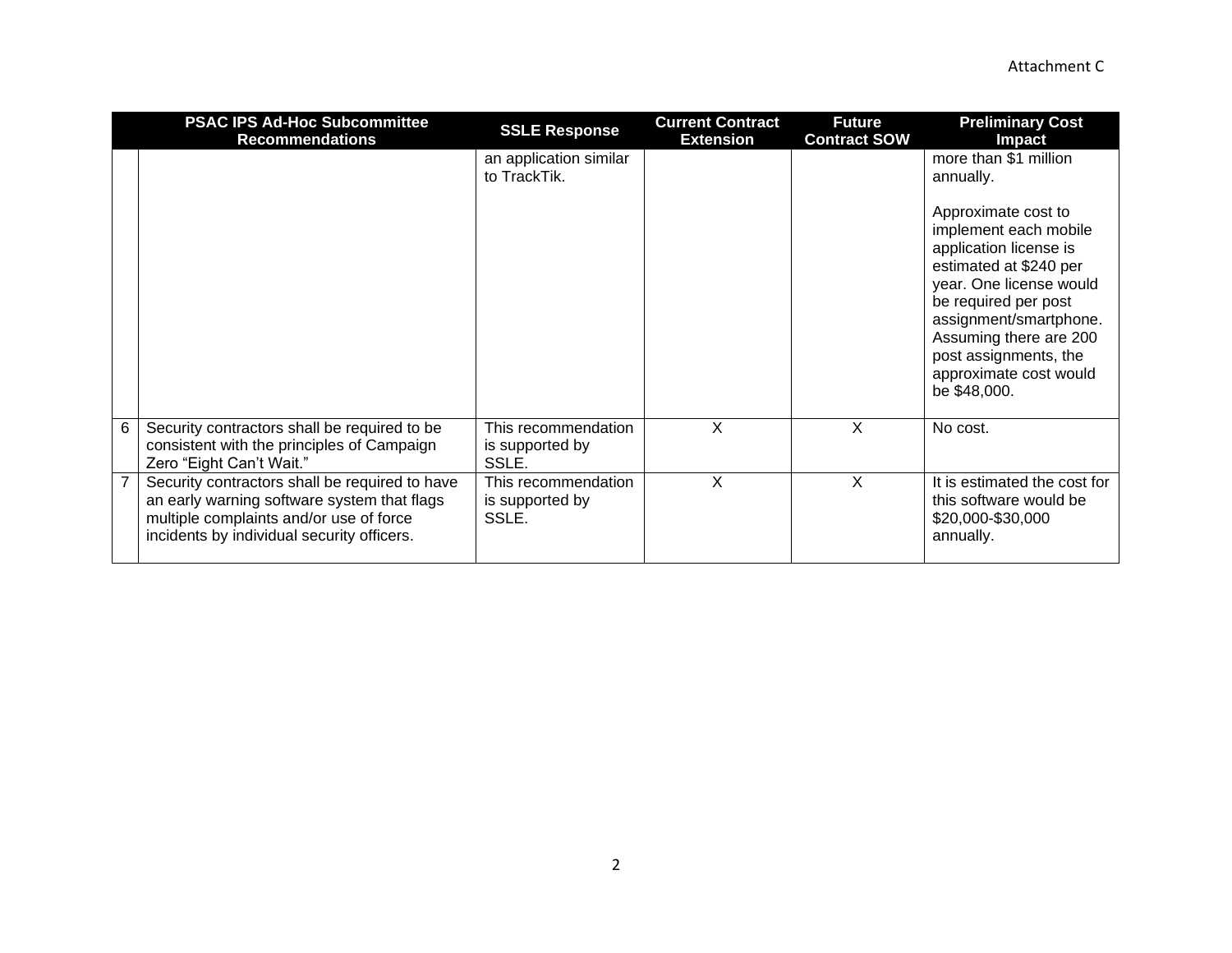

**Los Angeles County Metropolitan Transportation Authority**  One Gateway Plaza Los Angeles, CA 90012-2952

213.922.2000 Tel metro.net

### **Supplmental Memoradum October 20, 2021**

During the October 12<sup>th</sup> IPS ad-hoc subcommittee meeting, Metro staff and members of the ad-hoc subcommittee discussed Metro's October 5<sup>th</sup> IPS contract modification recommendation memo.

Ad hoc members were in alignment with staff's recommendations on the background checks, uniforms, and accountability categories.When it came to the training, members provided feedback on reframing the training classes and revisions to the recommendation on trainings will be made as indicated below:

Original:

- Implicit Bias (4 hours)
- Response to Persons with Mental and Development Disabilities (4 hours)
- How to Interact with those Who Suffer from Homelessness (2 hours)
- Customer Service (2 hours)

Revisions to training:

- Implicit Bias (4 hours)
- How to Better Serve Persons with Disabilities, including Mental and Development Disabilities (4 hours)
- How to Assist Persons Who are Unsheltered (2 hours)
- Excellence in Customer Service (2 hours)

Additional feedback was provided for the transparency category, particularly on the TrackTik tool, which allows instant incident reporting and video recording. This tool would be used to supplement the CCTV camera system currently in place on Metro's properties. TrackTik was provided as an example as it's the software the current contractor has available, however, staff will commit to researching alternatives per the feedback received from the ad-hoc committee.

Attachment A – Training Conducted by RMI Attachment B – BSIS 40-Hour an Annual Course Training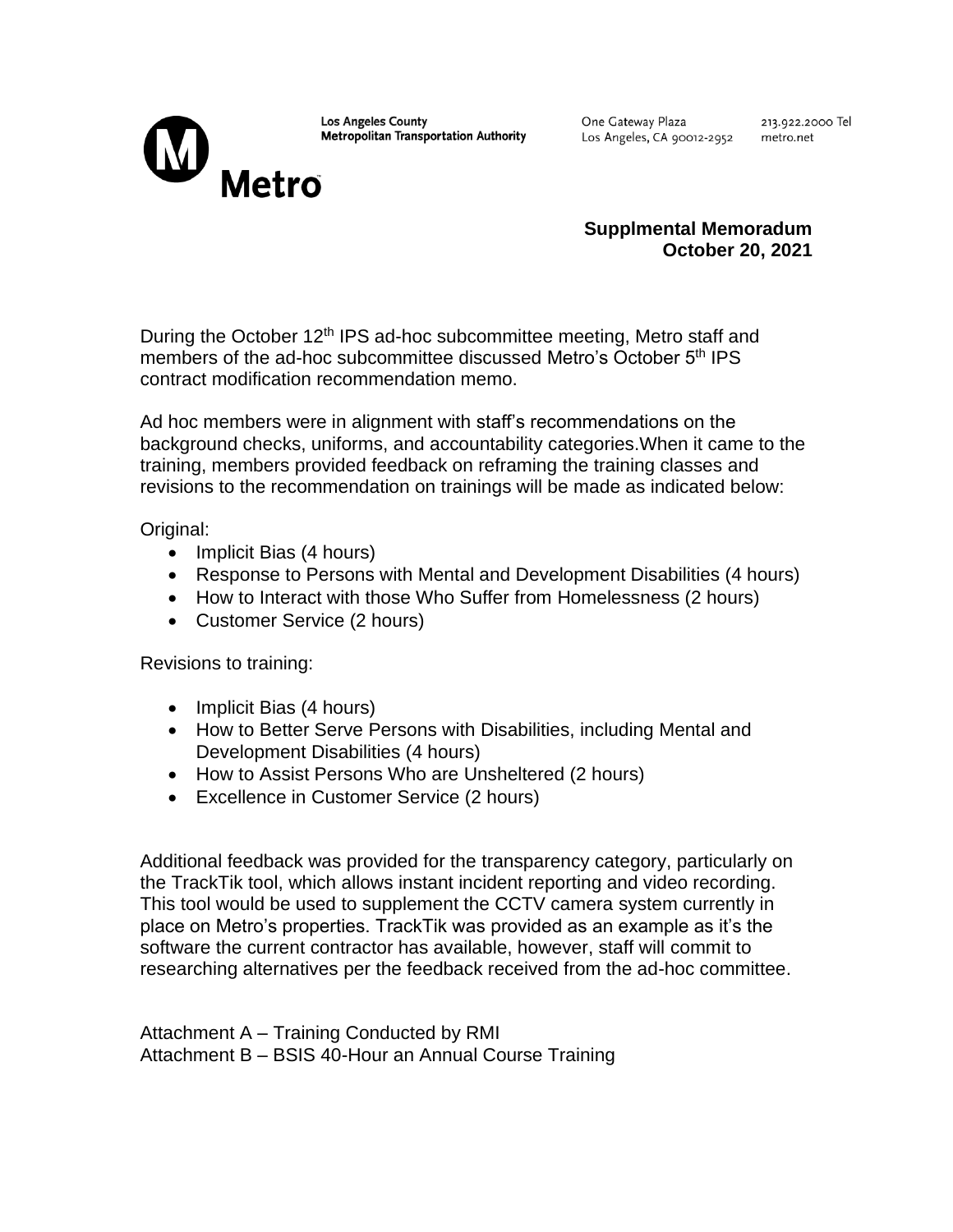# **Training Provided by Current Contractor (RMI)**

#### **Orientation (3 – 6 hrs)**

Heat-Related Illness Injury & Illness Conflict Resolution Bloodborne Pathogens Sexual Harassment Workplace Violence Fire Extinguisher Drug and Alcohol Policy

#### **New Hire Process w/ Managers (1 – 3 hrs)**

Metro 101 Firearm Safety Use of Force

**Rail Safety Class (2 – 4 hrs)**

Required by Metro

#### **On the Job Training (1 -2 hrs)**

Site set-up Contact numbers for all managers/supervisors Access control Tag locations Proper notifications DARs and incident reports Post orders

### **Continuous Training / BSIS (All Modules: B, C. & D) (minimum of 8 hrs)**

Refresher training throughout the year (customer relations, customer service, etc) Monthly bulletin on specific circumstantial training (i.e.- Summer-heat injury training) "What if?" Scenario Training

**Note:** BSIS requires that each officer received 8 hours of refresher training annually to maintain their guard card and to maintain/renew their exposed firearm permit each officer is required to conduct weapons requalification every 6 months (twice annually). This training can be conducted/obtained at any state approved BSIS training facility. Attached you will find the list of the training topics approved by BSIS that count towards the annual refresher and detail the states requirement for training.

#### **Supervisors/Managers (2 – 4 hrs)**

Sexual Harassment **Discrimination** Reasonable Suspicion Post-Accident Procedures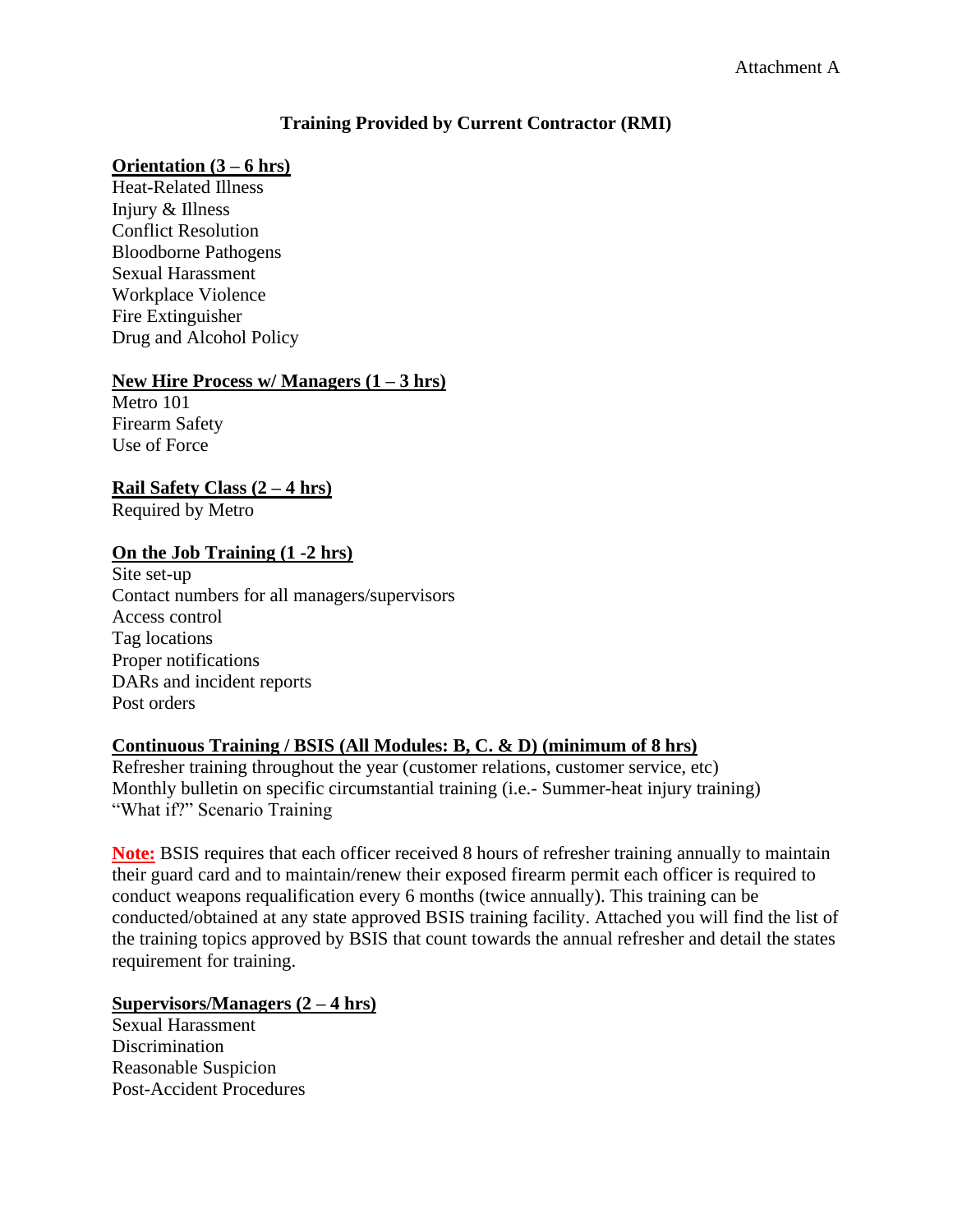# **UPDATED VERSION – MAY 9, 2007**

# **BUREAU OF SECURITY AND INVESTIGATIVE SERVICES Title 16, Division 7 of the California Code of Regulations**

# **ARTICLE 9. SKILLS TRAINING COURSE FOR SECURITY GUARDS**

# **§643. SKILLS TRAINING COURSE FOR SECURITY GUARDS**

(a) The course of skills training for registered security guards shall follow the standards prescribed by section 7583.6(b) of the Business and Professions Code. The attached Appendix sets forth the subjects that shall be taught and the maximum number of hours that shall be allowed towards meeting required training.

(b) For each course, or series of courses, the institution or company providing the training shall issue a Certificate of Completion to the individual completing the course.

The certificate shall identify the course(s) taken, the number of hours of training provided, identification of the issuing entity, name of the individual and instructor and a date, and state that the course(s) comply with the Department of Consumer Affairs' Skills Training Course for Security Guards. The certificate shall be serially numbered for tracking.

Note: Authority cited: Section 7581, Business and Professions Code. Reference: Sections 7583.6 and 7583.7, Business and Professions Code.

# **I. POWER TO ARREST COURSE OUTLINE**

The Power to Arrest Course consists of four (4) hours of training in both of the following two (2) subjects:

# **A. Powers to Arrest 4 hours**

Objective: To familiarize and instruct the individual on the training topics delineated at Business and Professions Code section 7583.7, including, without limitation, legal aspects, techniques, liability, and company requirements relating to the arrest of an individual. The training will utilize the Department of Consumer Affairs' Power to Arrest Training Manual and may include lecture, discussion, exercises and role-playing.

- 1. Overview of Power to Arrest Manual and subject matter.
- 2. Definition of arrest and discussion on the implications to the subject, the guard and the company.
- 3. Lecture/discussion on escalation and de-escalation techniques in the use of force.
- 4. Lecture/discussion in the use of restraint techniques and their implications.
- 5. Discussion of trespass laws and implications of enforcement.
- 6. Completion of the Power to Arrest Training Manual Test with 100% score in accordance with the Manual's Administering Instructions.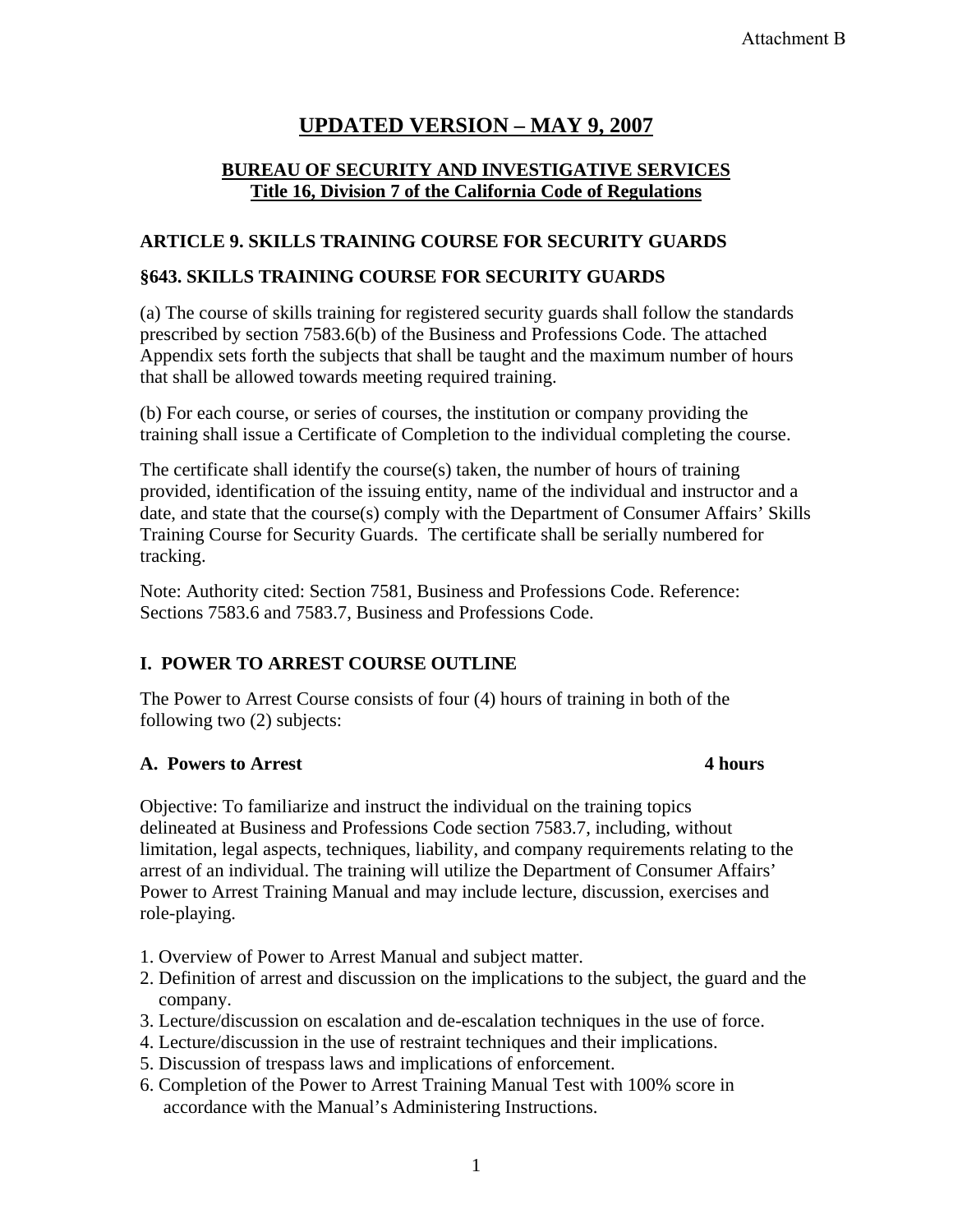#### **B. Weapons of Mass Destruction (WMD) & Terrorism Awareness 4 hours**

Objective: To familiarize and instruct the individual on the subject matter and observation skills required to identify and report precursor activities to a terrorist event, react appropriately, report the occurrence of a terrorist event, and remain safe while helping control the scene after a terrorist event. The training will utilize the Department of Consumer Affairs' Weapons of Mass Destruction & Terrorism Awareness for Security Professionals course consisting of a Digital Video Disk (DVD), Student Workbook and Facilitator Manual.

- 1. Introduction and overview of the training.
- 2. The Role of a Security Officer.
- 3. The Nature of Terrorism.
- 4. Weapons of Mass Destruction.
- 5. Coordinating and Sharing of Critical Information.

#### **II. MANDATORY COURSES OUTLINE OF COURSES**

Objective: To familiarize and instruct the individual in basic skills and provide a common body of knowledge in the performance of security guard work. All courses shall include information and subject matter pertaining to the outline provided. Additionally, all courses shall include written material, lecture or exercises to assure that the individual comprehends the subject matter presented. Every newly licensed or employed security guard shall complete two of the mandatory courses within thirty (30) days from the day the guard's registration card is issued (8 hours) or the day the guard begins employment. The remaining two mandatory courses each consisting of four (4) hours of instruction, shall be completed within the first six (6) months from the day the guard registration card is issued or the day the guard begins employment as a security guard. Pursuant to Business and Professions Code Section 7583.6 (b) the following outline includes subjects that shall be taught and the maximum number of hours that will be allowed for completion of the Mandatory Courses.

#### **A. Public Relations (Community & Customer) 4 hours**

- 1. Recognizing Gender & Racial Harassment & Discrimination
- 2. Respect:
	- Stereotyping
	- Attitude
- 3. Verbal Skills / Crisis Intervention
- 4. Introduction to Diversity
- 5. Substance Abuse & Mental Illness
- 6. Ethics & Professionalism
	- Appearance
	- Command Presence
	- Proper Conduct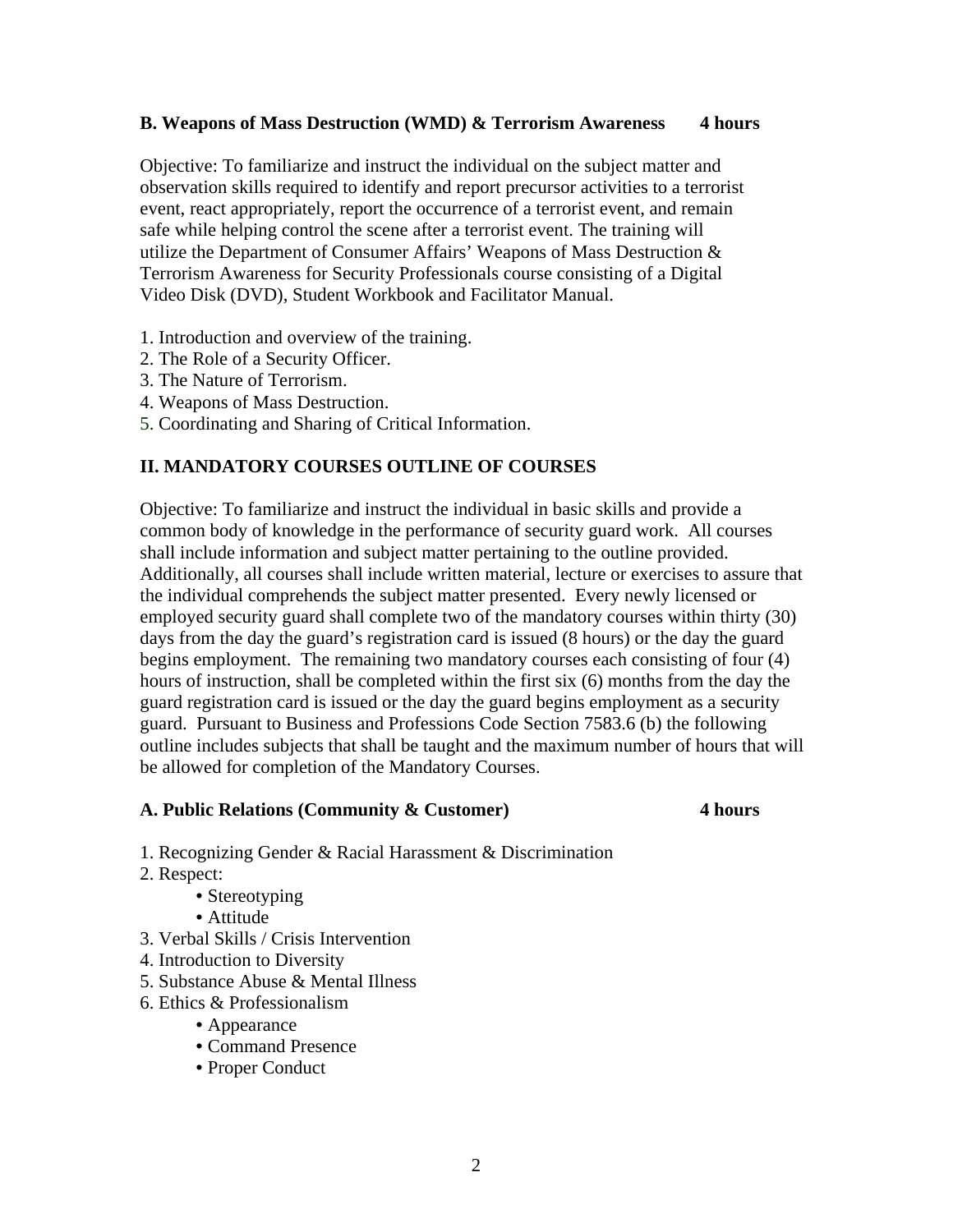#### **B. Observation & Documentation 4 hours** 4 hours

- 1. Report Writing
- 2. English as a Second Language
- 3. Observation and Patrol Techniques
- 4. Asking Appropriate Questions
- 5. Observing Suspects / Suspicious Activity

#### **C. Communication and its Significance 4 hours**

- 1. Internal
	- Protocols Pursuant to Contract (Who to Contact & When)
	- Radio / Monitors
	- Other Technology
- 2. External
	- Emergency / First Responders
	- Medical Personnel
	- Police / Sheriff / Other Enforcement
	- City Services / Government Services

#### **D. Liability / Legal Aspects 4 hours**

- 1. Personal / Contractor / Employer
- 2. Criminal, Civil, Administrative
- 3. BSIS Code & Regulations
- 4. Role of a Security Guard

#### **III. ELECTIVE COURSE OUTLINES**

Objective: To familiarize and instruct the individual in basic employer requirements relating to the performance of guard duties. Additionally, to provide the employer and the individual with the opportunity to select additional course work to improve the skills and knowledge of the individual. The listed courses should include a mixture of written materials, lecture and exercises. The hours listed are the maximum number of hours that will be accepted as part of the 16 hours of elective training mandated by the Business and Professions Code section 7583.6. Every newly licensed security guard shall complete a minimum of eight (8) hours of elective courses within thirty (30) days from the day the security guard's registration card is issued or the day the guard begins employment. An additional eight (8) hours of elective courses shall be completed within the first six (6) months from the day the security guard's registration card is issued or the day the guard begins employment. Pursuant to Business and Professions Code Section 7583.6 (b), the following outline includes subjects that shall be taught and the maximum number of hours that will be allowed for completion of the elective courses.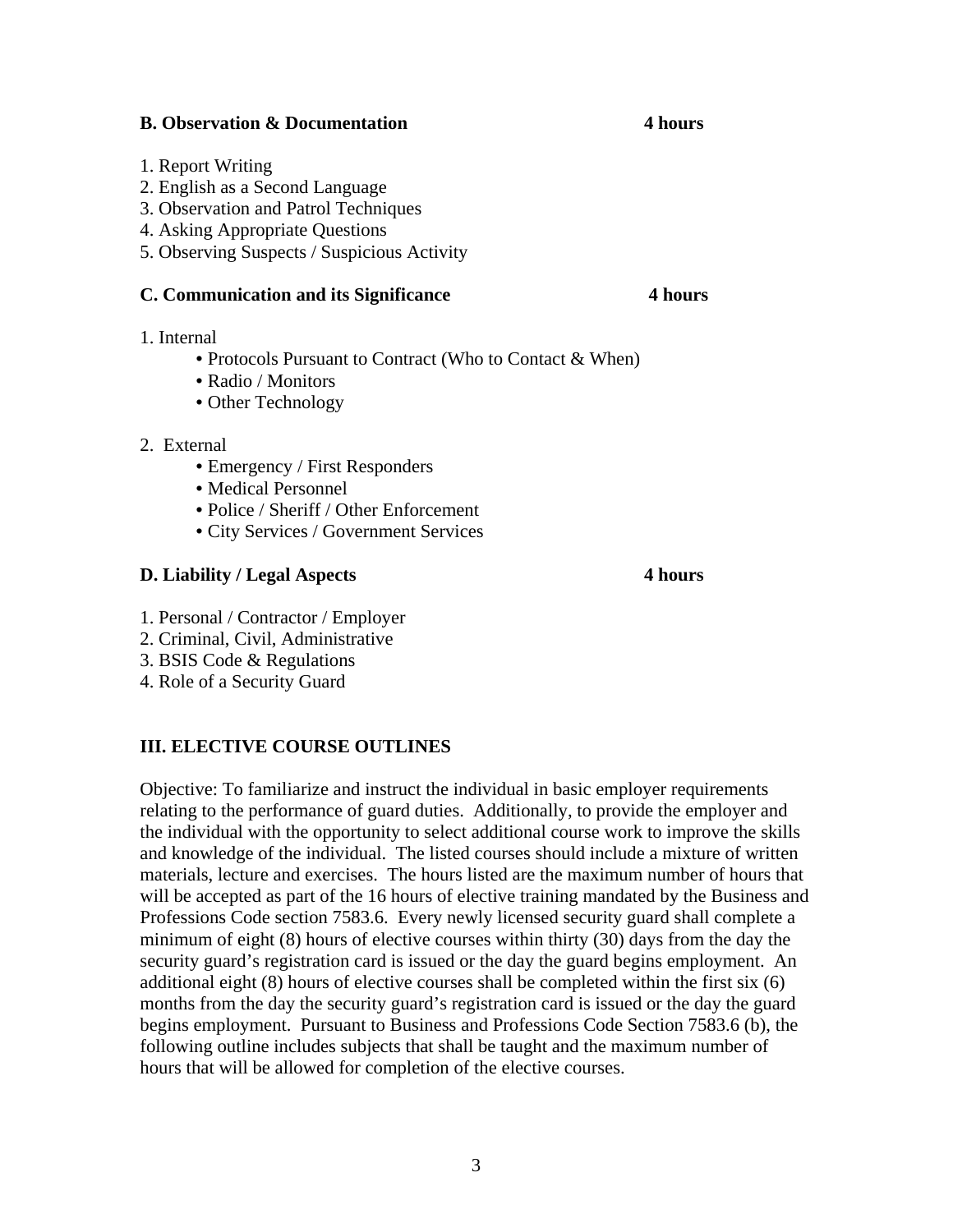#### **A. Post Orders & Assignments 4 Hrs. Maximum**

- 1. Site Specific Training
- 2. Equipment
	- Monitoring
		- Communication
		- Alarms
		- Elevators, Etc.
- 3. Emergency Response Issues
- 4. Liability Implications
- 5. Lost / Found Articles

#### **B. Employer Policies / Orientation 4 Hrs. Maximum**

- 1. Employer Reports / Paperwork
- 2. Reporting Processes / Procedures
- 3. Tax Forms, Health Forms, Etc.
- 4. Uniforms

5. Work Schedules

- 6. Other Internal Policies, Processes or Procedures
- 7. Employer Use of Force Policy

# **C. Evacuation Procedures 2 Hrs. Maximum**

- 1. Emergency Procedures Related to Life / Safety and Acts of Nature
- 2. Working Knowledge of Evacuation Routes
	- Stairs
	- Elevators
	- Doors
- 3. Power Outage
- 4. Specific Points of Contact

# **D. Officer Safety 4 Hrs. Maximum**

- 1. Threat Assessment
- 2. Subject Contact
- 3. Safety Awareness
- 4. Blood Born Pathogens
- 5. Environmental /Hazardous Materials

#### **E. Arrests, Search & Seizure 4 Hrs. Maximum (more advanced than PTA course)**

- 1. PC 836, 837 & the Differences
- 2. US Constitution & Amendments Impacting Guard Responsibilities
- 3. Loss Prevention
- 4. Merchant Law
- 5. Use of Force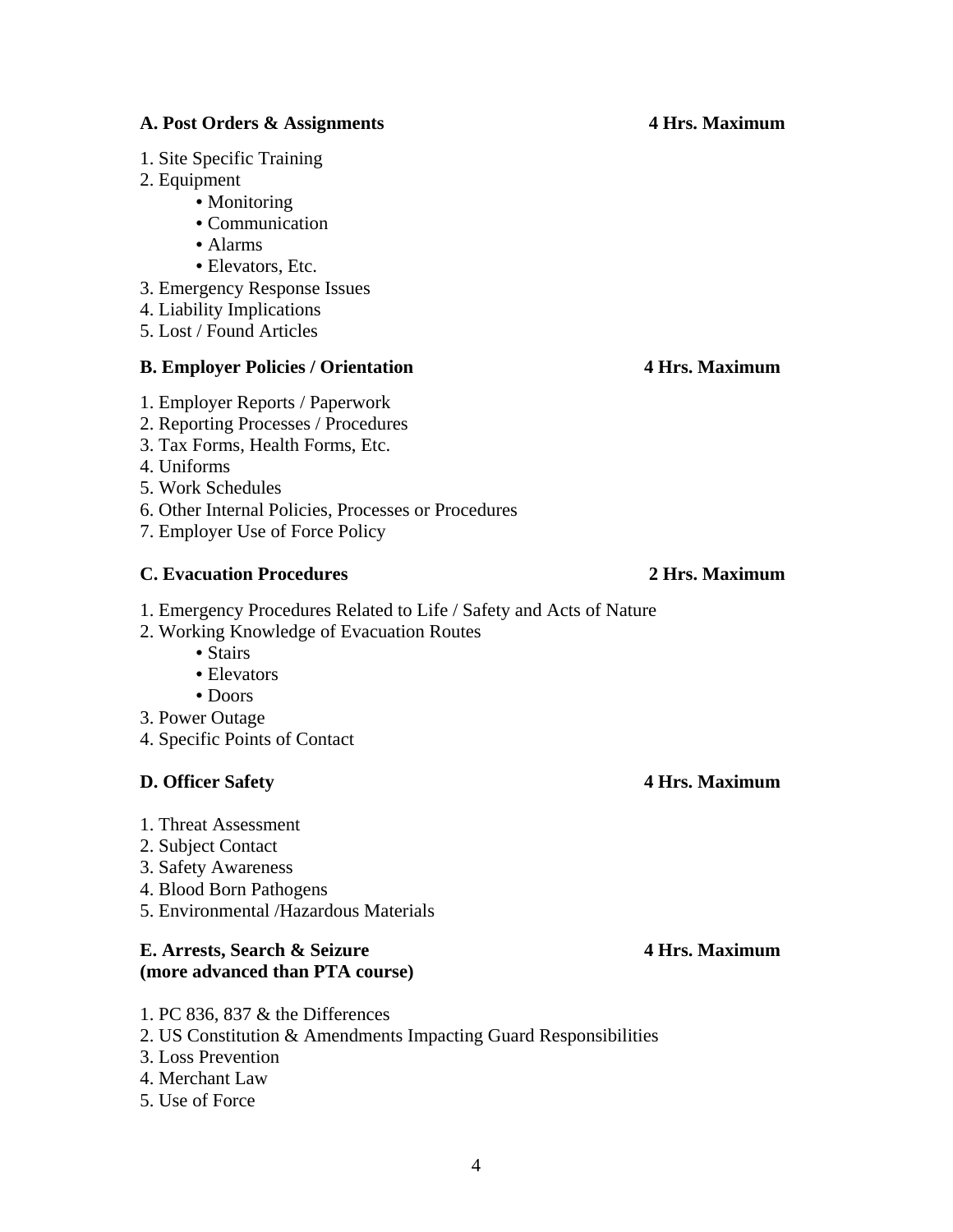| <b>F. Access Control</b>                        | 2 Hrs. Maximum        |
|-------------------------------------------------|-----------------------|
| 1. Identification Procedures                    |                       |
| 2. Electronic Use/CCTV                          |                       |
| 3. Non-electronic procedures                    |                       |
| G. Trespass                                     | <b>4 Hrs. Maximum</b> |
| 1. Open Land                                    |                       |
| 2. Private Property                             |                       |
| 3. Private Building                             |                       |
| 4. Public Property                              |                       |
| 5. Places of Public Accommodation/Public Access |                       |
| H. Laws, Codes, Regulations and Ordinances      | 2 Hrs. Maximum        |
| 1. Specific to Post Assignment                  |                       |
| I. First Aid / CPR                              | <b>4 Hrs. Maximum</b> |
| 1. American Red Cross Courses                   |                       |
| 2. American Heart Association Courses           |                       |
| 3. Automatic Defibrillator Devices (AED's)      |                       |
| <b>J. Handling Difficult People</b>             | <b>4 Hrs. Maximum</b> |
| 1. Communications                               |                       |
| 2. Conflict Management                          |                       |
| 3. Speaking Constructively                      |                       |
| 4. Valuing Diversity                            |                       |
| 5. Negotiating                                  |                       |
| 6. Verbal Diffusion                             |                       |
| <b>K. Work Place Violence</b>                   | <b>4 Hrs. Maximum</b> |
| 1. Detecting Unusual Behavior / Warning Signs   |                       |
| • Worker to Worker                              |                       |
| • Client to Customer                            |                       |
| • Supervisor to Subordinate                     |                       |
| 2. Anger Management                             |                       |
| 3. Valuing Diversity                            |                       |
| 4. Personal Security                            |                       |
| 5. Reporting                                    |                       |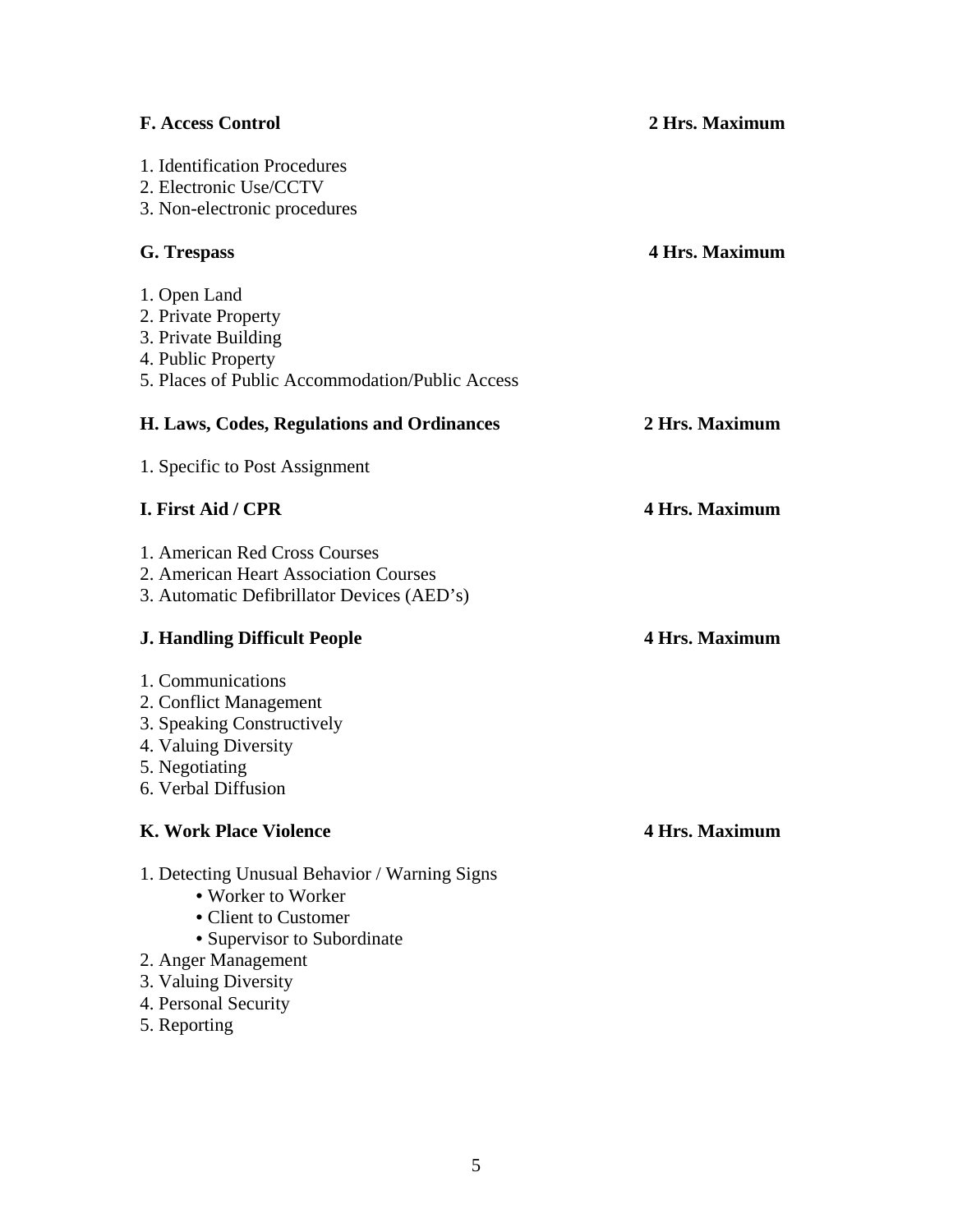| <b>L. Chemical Agents</b>                                                                                                                                                                                         | <b>4 Hrs. Maximum</b> |
|-------------------------------------------------------------------------------------------------------------------------------------------------------------------------------------------------------------------|-----------------------|
| 1. Tear Gas Use and Effects<br>2. Pepper Spray Use and Effects<br>3. Air Borne Chemical Agents<br>4. Water Borne Chemical Agents                                                                                  |                       |
| M. Preserving the Incident Scene                                                                                                                                                                                  | <b>4 Hrs. Maximum</b> |
| 1. Identifying Evidence<br>2. Care and Handling of Evidence<br>3. Securing the Immediate Area<br>4. Legal Issues to Evidence Tampering and/or Removal<br>5. Witness/Participant Identification                    |                       |
| N. Crowd Control                                                                                                                                                                                                  | <b>4 Hrs. Maximum</b> |
| 1. Controlling Boisterous Celebrations<br>2. Handling Disputes<br>3. Confronting Conflicts Constructively<br>4. Planning for Civil Disobedience / Disturbances<br>5. Labor Actions, Disputes, Workplace Stoppages |                       |
| <b>O. Driver Safety</b>                                                                                                                                                                                           | <b>4 Hrs. Maximum</b> |
| 1. Cars<br>2. Bicycles<br>3. Golf Carts                                                                                                                                                                           |                       |
| P. Supervision                                                                                                                                                                                                    | <b>4 Hrs. Maximum</b> |
| 1. Roles and Responsibilities<br>2. Legal Liability                                                                                                                                                               |                       |
| Q. Courtroom Demeanor                                                                                                                                                                                             | <b>4 Hrs. Maximum</b> |
| R. Parking / Traffic Control                                                                                                                                                                                      | 2 Hrs. Maximum        |
| <b>S. Radio Procedures</b>                                                                                                                                                                                        | 2 Hrs. Maximum        |
| T. BSIS's Certified Course in Firearms Training                                                                                                                                                                   | <b>8 Hrs Maximum</b>  |
| <b>U. BSIS's Certified Course in Baton Training</b>                                                                                                                                                               | <b>4 Hrs. Maximum</b> |
| <b>V. School Security Guard Training</b><br>(In compliance with Bureau developed Training Syllabus)                                                                                                               | 8 Hrs. Maximum        |

# 6